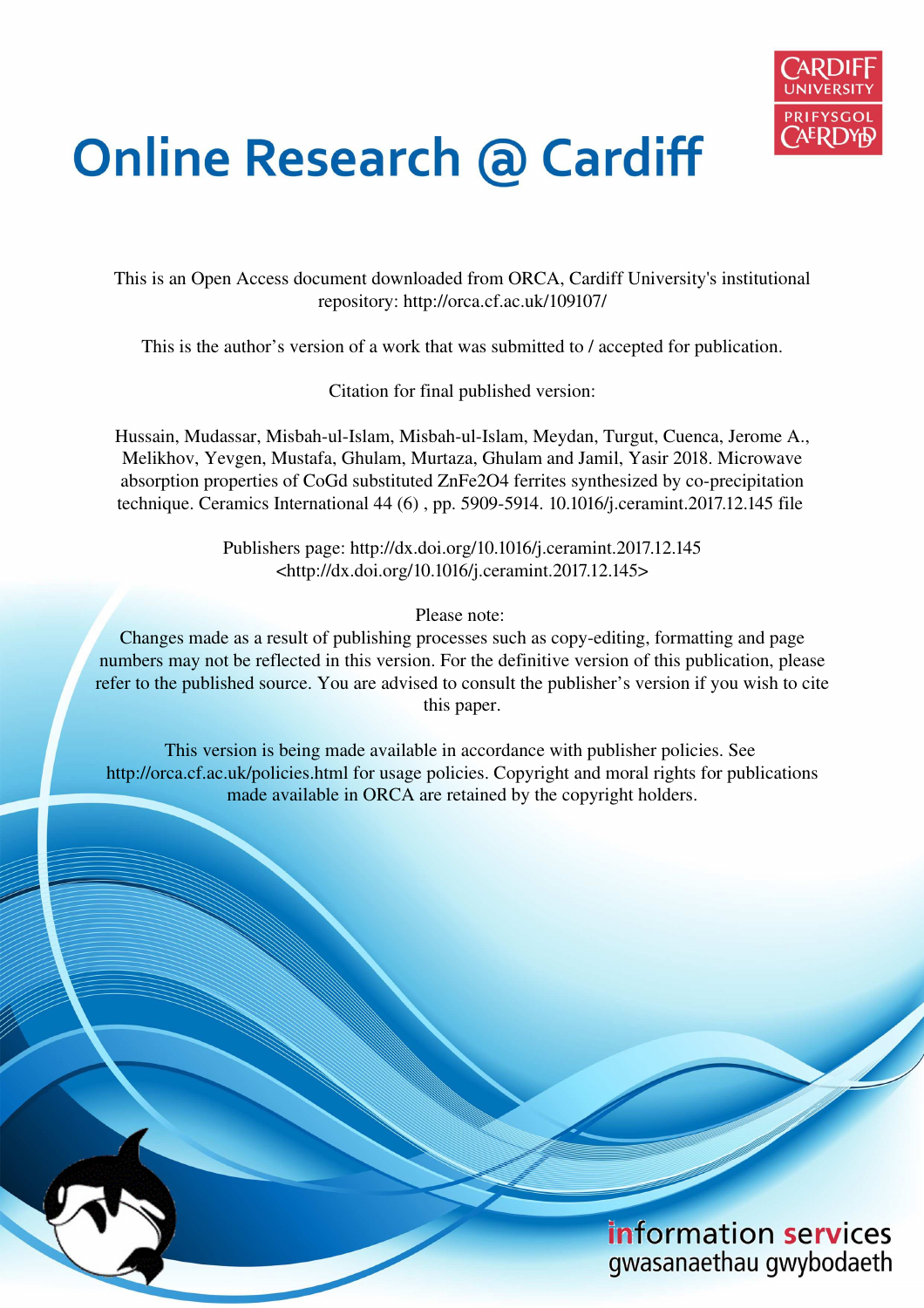# **Microwave Absorption Properties of CoGd Substituted ZnFe2O<sup>4</sup> Ferrites Synthesized by Co-precipitation Technique**

**Mudassar Hussaina,b, Misbah-ul-Islam<sup>a</sup> , Turgut Meydanb\* ,Cuenca J.A.<sup>b</sup> , Yevgen Melikhov<sup>b</sup> , Ghulam Mustafa<sup>a</sup> , Ghulam Murtaza<sup>a</sup> , Yasir Jamil<sup>c</sup>**

- <sup>a</sup> Department of Physics, Bahauddin Zakariya University, Multan 60800, Pakistan
- <sup>b</sup> Wolfson Centre for Magnetics, School of Engineering, Cardiff University, Cardiff, CF24 3AA, United Kingdom
- $\mathbf c$ Department of Physics, University of Agriculture, Faisalabad 38040, Pakistan

#### **Abstract**

A series of co-precipitated  $Zn_{1-x}Co_xGd_yFe_{2-y}O_4$  spinel ferrites (x=0.0-0.5, y=0.00-0.10) sintered at  $1000^{\circ}$ C were characterized by X-ray diffraction (XRD), Fourier transform infrared spectroscopy (FTIR), scanning electron microscopy (SEM), vibrating sample magnetometery (VSM) and microwave cavity perturbation (MCP). XRD patterns and FTIR spectra reveal formation of the spinel phase along with few traces of  $GdFeO<sub>3</sub>$  second phase. The lattice constant decreases with an increasing amount of CoGd ions due to the segregation of  $Gd<sup>3+</sup>$ on the grain boundaries and due to replacement of lager  $\text{Zn}^{2+}$  ions with smaller  $\text{Co}^{2+}$  ions. SEM shows grain size to decrease with the increase of CoGd contents due to grain growth inhibition by the second phase. VSM results show remanence and saturation magnetization to exhibit an increasing trend due to Co substitution on octahedral sites and presence of a second phase. The coercivity increases with the increase of CoGd contents due to anisotropic nature of Co. MCP shows the complex magnetic permeability to increase with CoGd concentration while the complex permittivity decreases.

#### *Keywords:*

 $\overline{a}$ 

Spinel ferrites, magnetization, permittivity, permeability

<sup>\*</sup>Corresponding author: Email [meydan@cardiff.ac.uk](mailto:meydan@cardiff.ac.uk) (Dr.Turgut Meydan)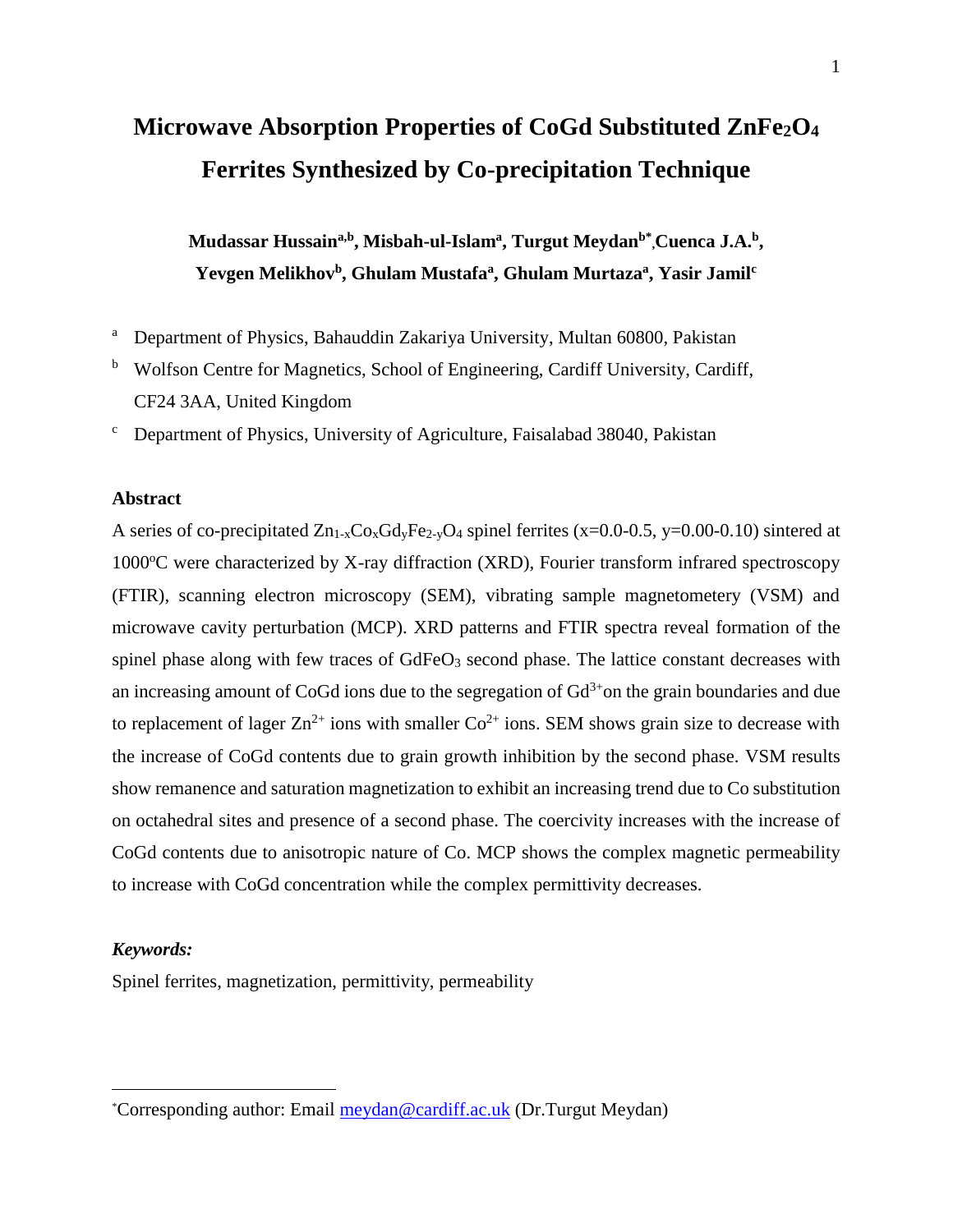#### **1. Introduction**

In the past few years, with the rapid advancement of wireless communication, electromagnetic interference (EMI) has become a prevalent issue in the design of electronic devices. In order to mitigate the effects of EMI, new materials with good microwave absorption properties (described by the microwave permittivity and permeability) are required. Spinel ferrites are among the materials that potentially could be widely utilized in the frequency range from C-band to X-band. As reported earlier, the properties of ferrites can be tailored using appropriate dopant for different applications [1-8]. Many researchers have reported the complex permittivity and permeability of spinel ferrites that are doped with different elements, to achieve a better choice of microwave absorption for different applications ,e.g. stealth technology or the shielding of the circuits of medical devices from microwaves (Bluetooth and Wi-Fi, etc.) [9-13]. Spinel ferrites can be synthesized by various methods; amongst the most common being co-precipitation, hydrothermal, combustion, micro-emulsion, polymer-pyrolysis and sol-gel [14-19]. The co-precipitation technique offers several advantages over the others including processing at low temperature and/or better homogeneity, fine particle size etc. Co-substitution can also be easily achieved by the coprecipitation technique, which eventually could lead to the enhancement of the microwave absorption properties of the base ferrites. It was reported that microwave properties can be tuned by doping the spinel ferrites with metallic ions Ni, Co, Zn [11] and similarly that rare earth (RE) elements like Gadolinium can affect the magnetic and dielectric properties of the material [20-22]. In this study, CoGd substituted Zn-ferrites  $(Zn_{1-x}Co_xGd_yFe_{2-y}O_4)$  samples are prepared by the coprecipitation technique, with the overall aim of improving the magnetic parameters necessary for microwave absorbers and other potential applications at high frequencies.

#### **2. Materials and Methods**

#### **2.1. Sample Preparation**

Spinel ferrites with general formula  $Zn_{1-x}Co_xG_dVFe_{2-x}O_4(x=0.0-0.5, y=0.00-0.10)$  were prepared by the co-precipitation technique with the following analytical grade reagents:  $CoCl<sub>2</sub>.6H<sub>2</sub>O$ , Zn(NO<sub>3</sub>)<sub>2</sub>.6H<sub>2</sub>O, Gd(NO<sub>3</sub>)<sub>3</sub>.6H<sub>2</sub>O and Fe(NO<sub>3</sub>)<sub>3</sub>.9H<sub>2</sub>O. The precursor materials were dissolved in de-ionized water in the desired stoichiometric proportions using an ultrasonic cleaner and subsequently stirred using a magnetic stirrer on a hot plate at  $60^{\circ}$ C. The pH of the solution was adjusted, in the range pH 10 to pH 11 using ammonia solution. The beaker containing the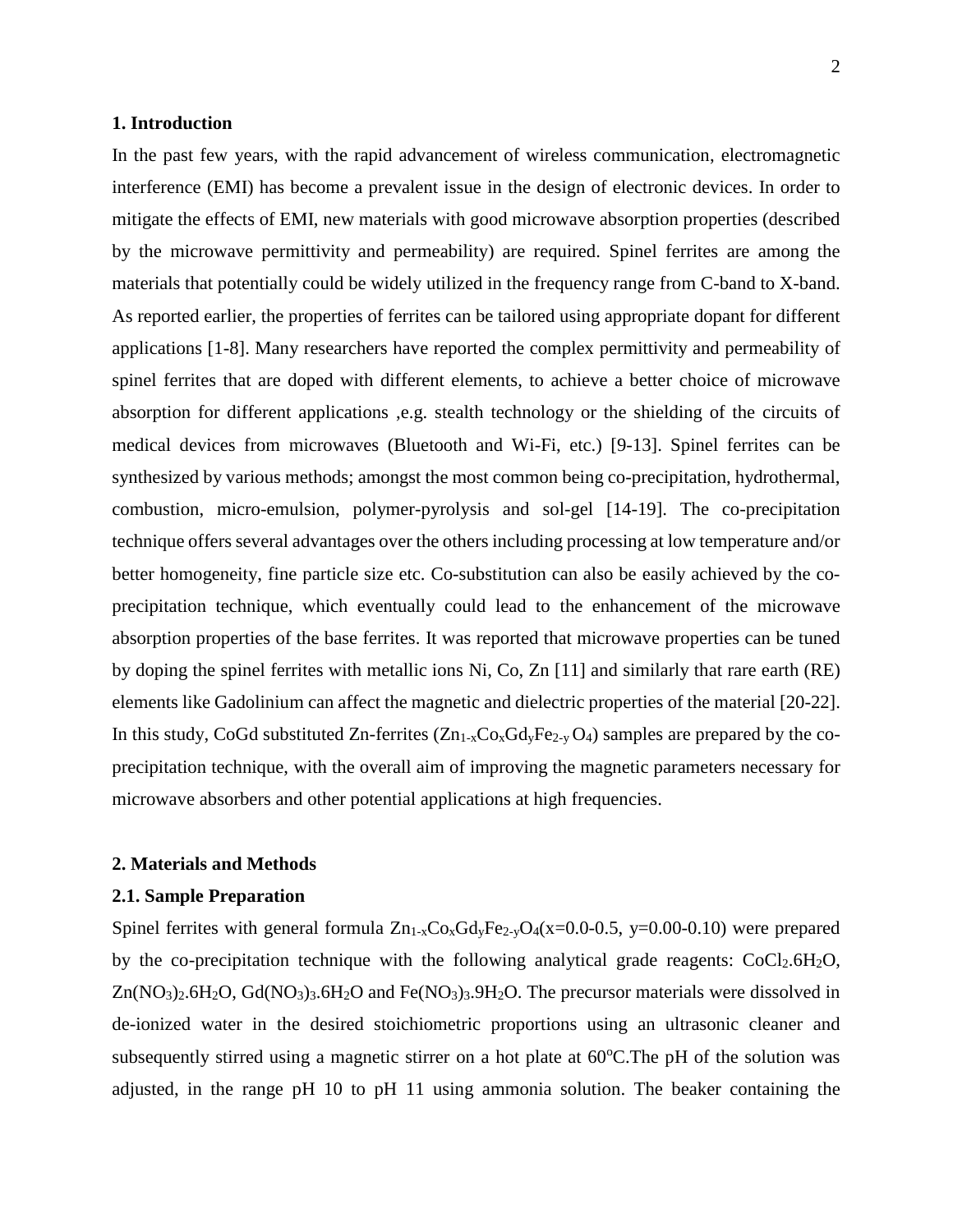precipitates along with the solution was kept in a preheated water bath at  $80^{\circ}$ C for 90 minutes under the ambient atmosphere. The precipitates were filtered, washed several times with deionized water to remove impurities and dried at  $100^{\circ}$ C for 12 hours in an oven at  $100^{\circ}$ C. The dried powder was ground in an agate mortar and pestle to obtain fine powder. The fine powder was pelletized under a pressure of 30kN. Finally, the ferrite powder and the pellets were sintered at  $1000^{\circ}$ C for 6 hours in a muffle furnace.

#### **2.2. Characterization of the samples**

The Fourier transform infrared spectroscopy (FTIR) spectra were recorded in the wave number range 400–4000 cm<sup>-1</sup>using Perkin Elmer spectrometer. The x-ray diffraction (XRD) patterns of the powdered samples were obtained at room temperature using a Philips Xpert PANalytical diffractometer operating at 30 mA and 40 kV. The surface morphology and elemental investigation was performed using a JSM-6490 JEOL Scanning Electron Microscope (SEM) equipped with energy-dispersive x-ray (EDX) spectroscopy. The Magnetization Hysteresis loops were recorded at room temperature using a Vibrating Sample Magnetometer (VSM, model Lake Shore 735). The complex permittivity and permeability in the frequency range 2.5 to 6.8 GHZ and 3.8 to 10.16 GHz respectively were achieved using microwave cavity perturbation (MCP) on an Agilent (Keysight) N5232APNA-L microwave Vector Network Analyzer with a cylindrical cavity resonator. The cavity was placed in a Memmert IPP 400 oven at  $25^{\circ}$ C. First, an empty quartz tube without sample was placed in the cavity and then the tube loaded with sample was placed in the cavity. The results were collected using software designed in NI LabVEIW using cavity perturbation theory [23-25]. The following equations were used to calculate the permittivity and permeability, while another formula was also used to calculate permeability in a demagnetizing field orientation details of which has been published earlier [23-25]:

$$
\varepsilon_{\rm eff}' = -2 \frac{\Delta f}{f_o} \frac{V_c}{V_s} G_{mnp} + 1 \tag{1}
$$

$$
\varepsilon_{\rm eff}^{\quad \nu} = \frac{(\Delta \text{BW})}{f_o} \frac{v_c}{v_s} G_{mnp} \tag{2}
$$

$$
\mu_{\rm eff}' = 2 \frac{\Delta f}{f_o} \frac{V_c}{V_s} G_{mnp} + 1 \tag{3}
$$

$$
\mu_{\rm eff}^{\prime\prime} = \frac{(\Delta \rm BW)}{f_o} \frac{V_c}{V_s} G_{mnp} \tag{4}
$$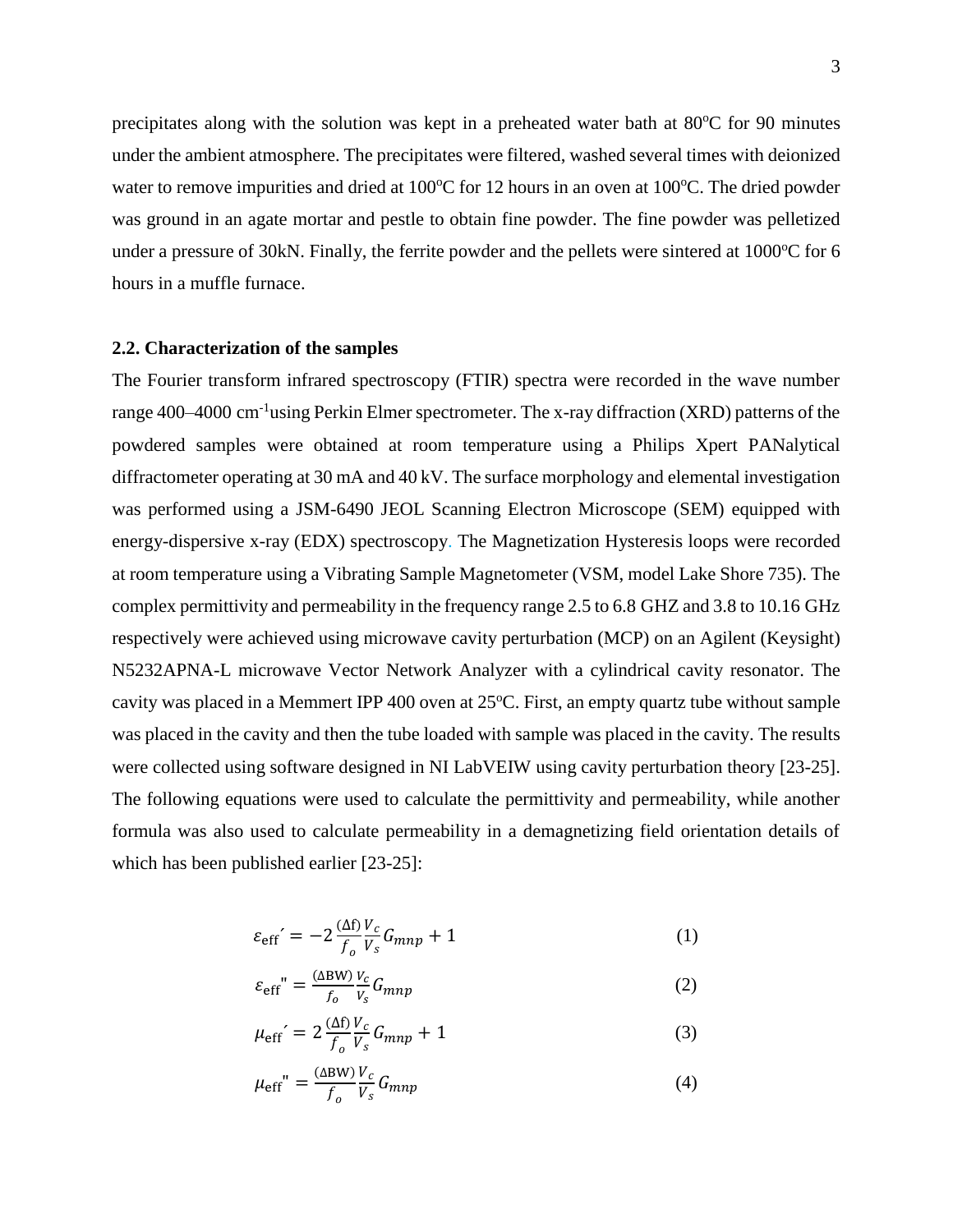where  $\varepsilon_{\rm eff}$ ' and  $\varepsilon_{\rm eff}$ '' are real part and imaginary part of complex permittivity;  $\mu_{\rm eff}$ ' and  $\mu_{\rm eff}$ '' are the real and imaginary part of complex permeability, respectively; Δf and ΔBW are the change in resonant frequency and bandwidth, respectively;  $V_s$  and  $V_c$  are sample volume and cavity volume, respectively; G<sub>mnp</sub> is the mode dependent field scaling constant. Effective values are quoted for a powder sample and accounts for any finite air spaces between the particles. The calculated values are thus quoted as "effective" which are smaller than their intrinsic values.

#### **3. Results and Discussion**

#### **3.1. FTIR Spectra**

FTIR spectra recorded in the range of  $400-1000$  cm<sup>-1</sup> (see Fig.1) exhibit two absorption bands below 600 cm<sup>-1</sup> which is attributed to metal oxygen  $(M-O)$  vibrational modes [26]. The high frequency band observed in the frequency range  $521-535$ cm<sup>-1</sup> is attributed to the presence of metal ions at the tetrahedral sites [27], which reflects the local lattice effect in the tetrahedral sub-lattice. The low frequency band located at about  $404-412$  cm<sup>-1</sup> corresponds to the characteristics of the octahedral bonds [28], showing the local lattice effect in the octahedral sub-lattice. The bands observed at 521-535 cm<sup>-1</sup> and 404-412 cm<sup>-1</sup> (Table I) confirm the presence of Fe<sup>3+</sup> ions on both tetrahedral and octahedral sites, respectively [29].

#### **3.2. Structural Analysis**

The XRD patterns of  $Zn_{1-x}Co_xGd_yFe_{2-y}O_4$  (x=0.0-0.5, y=0.00-0.10) ferrites are shown in Fig. 2. It can be seen that all the samples exhibit cubic spinel structure as a major phase and  $GdFeO<sub>3</sub>$  as a secondary phase (denoted by asterisk in the XRD patterns) [30]. The lattice constant 'a' for the un-substituted ferrite sample is larger than the substituted one [31]. The secondary phase on the grain boundaries may be attributed to the high reactivity of  $Fe^{3+}$  with  $Gd^{3+}$  and limited solubility of  $Gd^{3+}$  into the spinel lattice [32, 33]. It has already been reported that  $Gd^{3+}$ solubility limit is reached at  $y = 0.02$  and after the solubility limit,  $Gd^{3+}$  does not dissolve into the spinel lattice [34].  $Gd^{3+}$  segregate on the grain boundaries instead of occupying the tetrahedral and the octahedral sites as reflected in the XRD results [33, 35]. With further increase in the  $Gd^{3+}$  content, the aggregates at grain boundaries increase resulting in the further compression of the spinel lattice [36, 37]. It has already been reported that lattice parameter decreases with the addition of  $Gd^{3+}$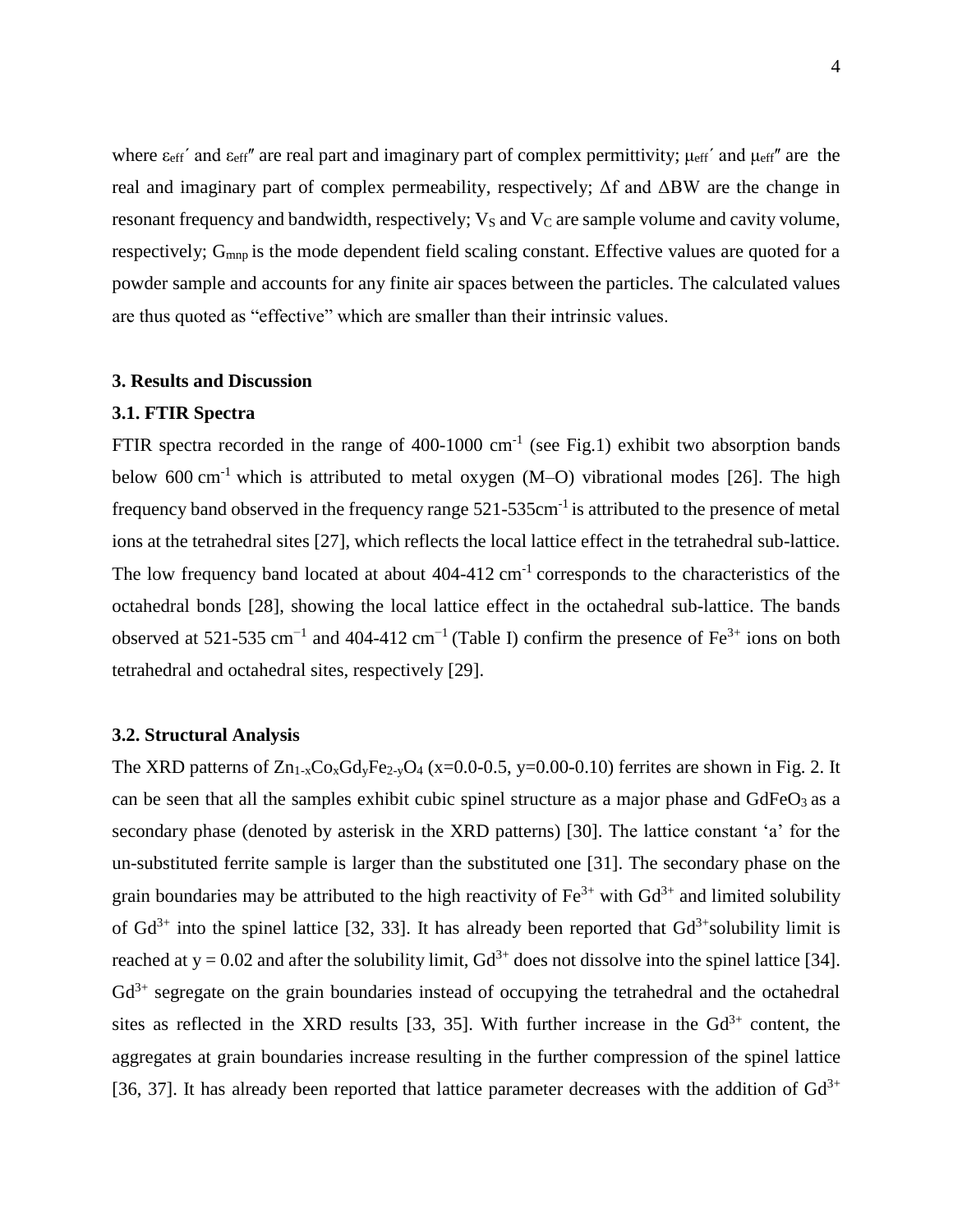which can be attributed to the solubility limit at y=0.02 and aggregates at the grain boundaries [34]. The decrease in the lattice constant is due to the replacement of  $\text{Zn}^{2+}$  with  $\text{Co}^{2+}$  since ionic size of  $Co^{2+}(0.78 \text{ Å})$  is smaller than that of  $Zn^{2+}(0.82 \text{ Å})$  which has been reported earlier [38]. The values of the lattice constant lie in the range of 8.415-8.480 Å (Table I) that are in good agreement with the previously reported values [36]. The values of unit cell volume of the samples are listed in Table I.

#### **3.3. Scanning Electron Microscopy (SEM) Analysis:**

Scanning electron microscopy was used to examine the morphology and grain size of the investigated samples. Figure 3 shows the SEM profiles of a few representative samples. It is evident from the micrographs that the materials are fine grained and the particle sizes are uniformly distributed. Few agglomerates can be observed, which may be the result of the high sintering temperature. Grain size of these samples was also estimated by using the line intercept method [39]. The average grain size decreases in the range of 0.76 to 0.18 µm depending upon the substituted amount of cations (Table I). It is also obvious from these micrographs that as Gd content increased in the spinel lattice, the grain size became smaller for the substituted samples [30, 31, 40]. This may be attributed to the mobility of the grain boundaries, as the close proximity of the Gd ions potentially hinder grain boundary movement. Consequently, the grain size decreases with an increasing concentration of Gd [32, 37, 41]. The Gd-substituted samples show dark ferrite matrix grains and whitish grains due to biphasic microstructure (the second phase) already reported [30, 42, 43]. Whitish grains confirm the presence of Gadolinium at grain boundaries forming GdFe $O_3$  [43].

#### **3.4. Quantitative analysis (EDX)**

The energy dispersive X-ray (EDX) spectra of few representative samples are shown in Fig. 4. The analysis of the spectra confirmed the presence of the constituent elements in the synthesized samples. Quantitative estimation of proportions of elements present in these materials are listed in Table II.

#### **3.5. Magnetic properties**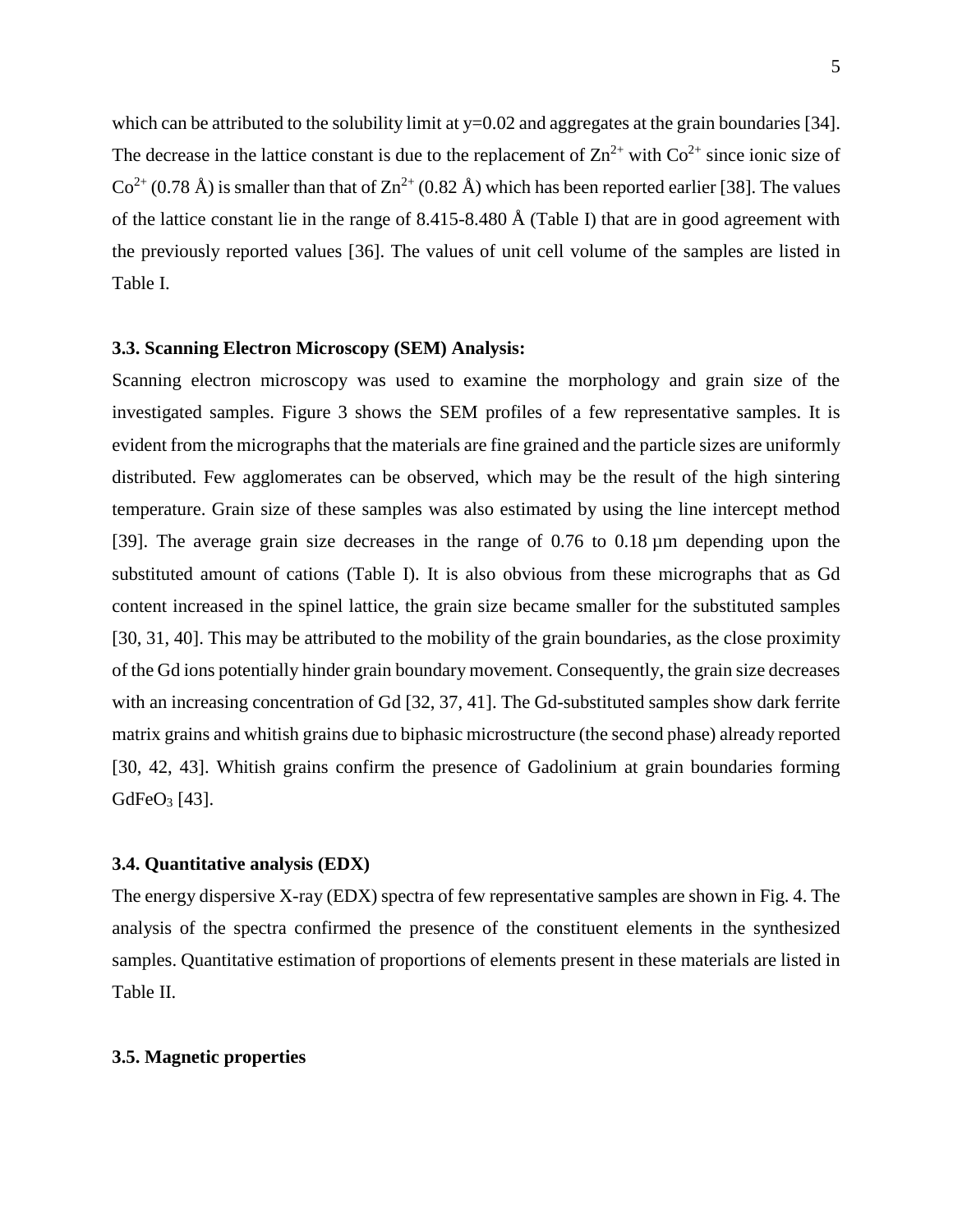Figure 5 shows the M-H loops of  $Zn_{1-x}Co_xGdyFe_{2-y}O_4$  (x=0.0-0.5, y=0.00 to 0.10) ferrites with the maximum magnetic applied field being 18 kOe. Both saturation magnetization and remanence increases from 4.2 to 21.0 emu/g and 0.009 to 7.0 emu/g respectively with increasing Co-Gd contents, which is in agreement with previously reported results [44]. The saturation magnetization increases due to strong AB-interactions. The reason for increase of both saturation magnetization and coercivity is due to replacement of  $\text{Zn}^{2+}$  with  $\text{Co}^{2+}$ . As  $\text{Zn}^{2+}$ ions are replaced withCo<sup>2+</sup>ions in the lattice, the saturation magnetization and the coercivity increase due to the anisotropic nature of  $Co<sup>2+</sup>$  as previously reported [9]. It has been reported earlier that small amount of rare-earth ions incorporated in the ferrite favor the formation of the secondary phases associated with modifications in the magnetic properties [45]. The increase in coercivity with increase in Gd content has already been reported in the Gd substituted ferrites [30]. With increase in the substitution of Gadolinium, the surplus  $Gd^{3+}$  ions form a secondary phase at grain boundaries. This is due to Gd ions being too large to occupy the tetrahedral or octahedral sites during sintering process and secondary phase is formed [31]. The secondary phase may affect the homogenous composition and microstructure, and also induces distortion within the grains that may lead to a larger internal stress [30]. Such a stress hinders the growth of grains. In our study, with increase in Gd content, grain boundaries increase with decrease in grain size [31]. The area of disordered arrangement of atoms at grain boundaries may hinder the domain wall motion, thus coercivity of samples increases with increasing Gd content [30, 31]. Azhar et al. [46] has also reported that the increase in coercivity is related with the appearance of second phase which impedes the domain wall motion. Roy et al. [47] reported that coercivity is inversely proportional to grain size: when grain size decreases, coercivity increases [47, 48]. Saturation magnetization increases with increase in Gd-content and decrease in grain size as reported earlier [30]. Presence of  $Gd^{3+}$  ions at the grain boundaries would exert a pressure on the grains, which might increase the magnitude of the magnetic interactions and cause increase in magnetization as reported earlier [31]. Here the pressure at the grain boundaries is the main reason for the increasing magnetization [31]. Figure 5 reveals an increasing trend of coercive field with increasing CoGd contents [37]. It has been observed that the coercivity increases in the range 21.7-869.6 Oe [9]. The factors that influence the coercivity include morphology, magnetocrystalline anisotropy, the domain sizes, etc. [49]. The squareness ratio (Mr/Ms) lies in the range 0.00-0.33, well below the typical value 1 [50]. In the present case, it has been assumed that the particles are single domain.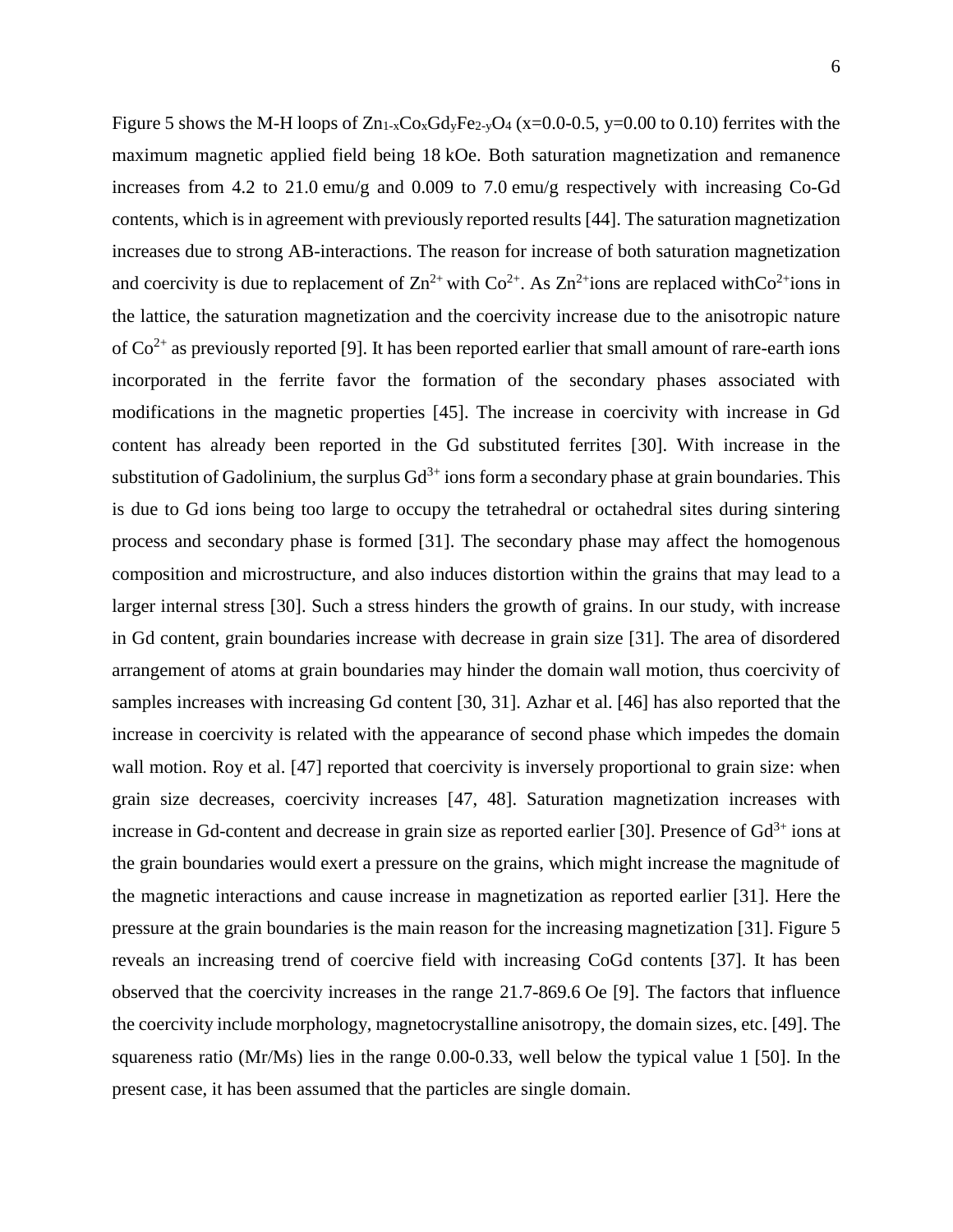#### **3.6. MCP**

Figure 6 shows the frequency dependent complex permittivity ( $\varepsilon_{\text{eff}}$  and  $\varepsilon_{\text{eff}}$ ) spectra of Zn<sub>1-x</sub>  $Co<sub>x</sub>Gd<sub>y</sub>Fe<sub>2-y</sub>O<sub>4</sub>$  (x=0.0-0.5, y=0.00 to 0.10) ferrites in the frequency range 2.5 to 6.8 GHz. The real part of complex permittivity shows very little frequency dependence and is almost constant [51] while the imaginary part, decreasing at first, becomes almost constant at high frequencies [36]. Permittivity values have been found to be quite low in the microwave region [52]. At high frequencies, permittivity of ferrite materials mainly depends on the atomic and electronic polarization within the grains [11, 53]. The relaxation of these mechanisms are much higher at microwave frequencies, and thus the frequency dependent contribution to  $\varepsilon'$  is minimal and  $\varepsilon''$  is a result of other loss mechanisms such as defects and porosity present in the samples. Figure 7 shows the frequency dependent complex permeability spectra of  $Zn_{1-x}Co_xGd_yFe_{2-y}O_4$  (x=0.0-0.5, y=0.00 to 0.10) ferrites in the frequency range 3.8 to 10.16 GHz. It was earlier reported that to design a high quality absorber a large value of permeability of absorption material should be obtained [45-50] and by doping Co, large complex permeability can be obtained [54]. It is obvious that complex permeability (both real and imaginary parts) of  $Zn_{1-x}Co_xGd_yFe_{2-y}O_4$  (x=0.0-0.5, y=0.00 to 0.10) ferrites increases with the increase in CoGd content [46] and decreases with increasing frequency [55]. The decreasing behavior of complex permeability can be explained by the relaxation phenomenon of domain wall motion and rotation in the GHz region with the increase of frequency [55, 56].

#### **Conclusions**

The CoGd co-substituted ferrites were successfully synthesized by co-precipitation technique. The synthesized ferrites exhibit cubic spinel structure with appearance of a secondary GdFeO<sub>3</sub> phase. FTIR Spectra and XRD confirmed the Spinel phase formation. The lattice constant decreases due to the solubility limit of Gd in the spinel lattice with increase in CoGd content. SEM images shows decrease in grain size from 0.76 to 0.18 μm with increase of CoGd content. EXD spectra reveals the presence of all the constituent metal ions in the synthesized ferrites. The saturation magnetization increases with increase of CoGd contents due to the strengthening of ABinteractions. Coercivity of un-substituted zinc ferrites is small but It increases with increasing CoGd co-substituted contents due to rise of magnetic anisotropy. Based on the ability to tune the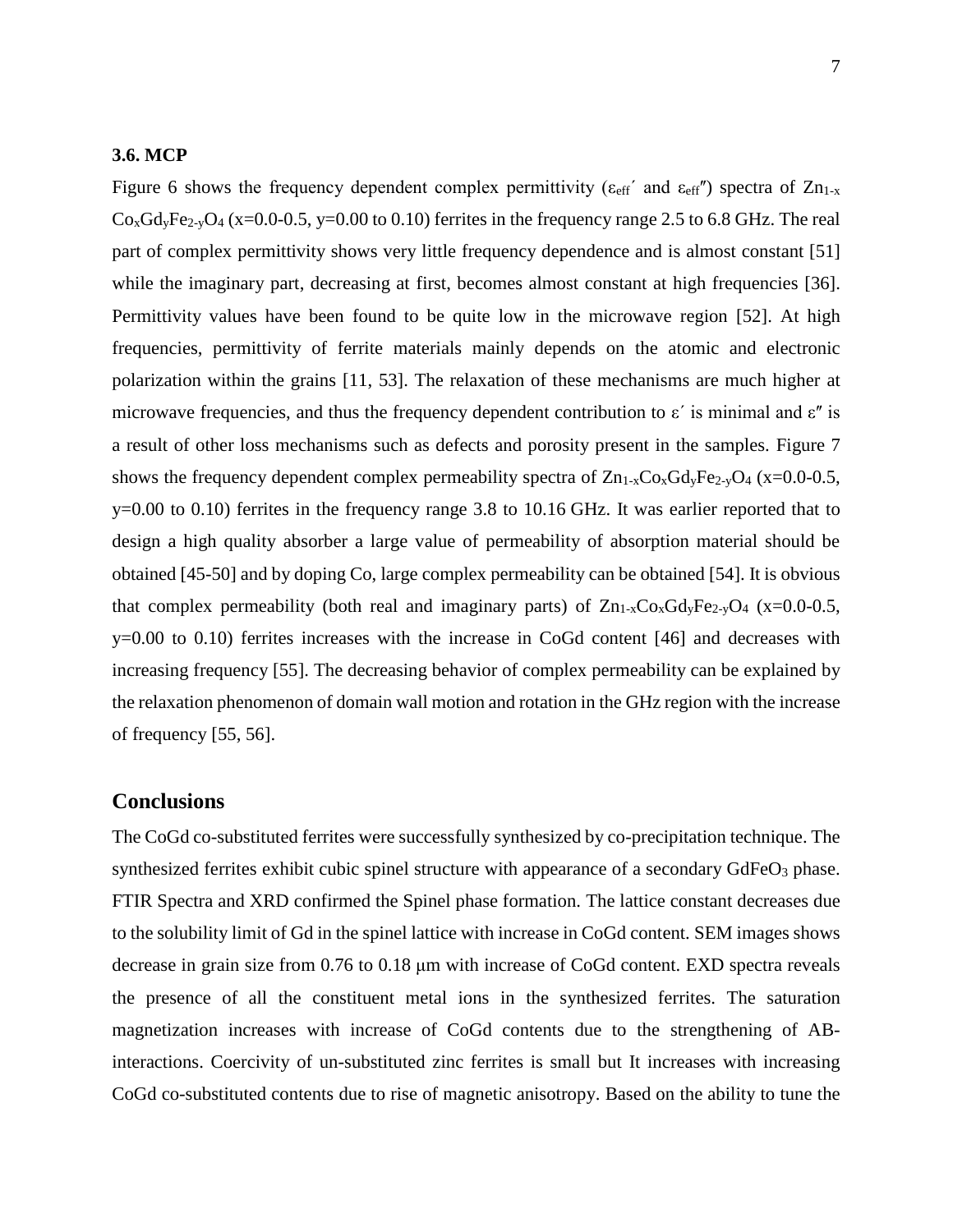magnetic and microwave properties of  $Zn_{1-x}Co_xGdyFe_{2-y}O_4$ , these ferrites may be a good potential candidate for an electromagnetic absorber.

## **Acknowledgements**

The authors are thankful to the Higher Education Commission (HEC) of Pakistan for the financial assistance provided under the HEC International Research Support Initiative Program (IRSIP).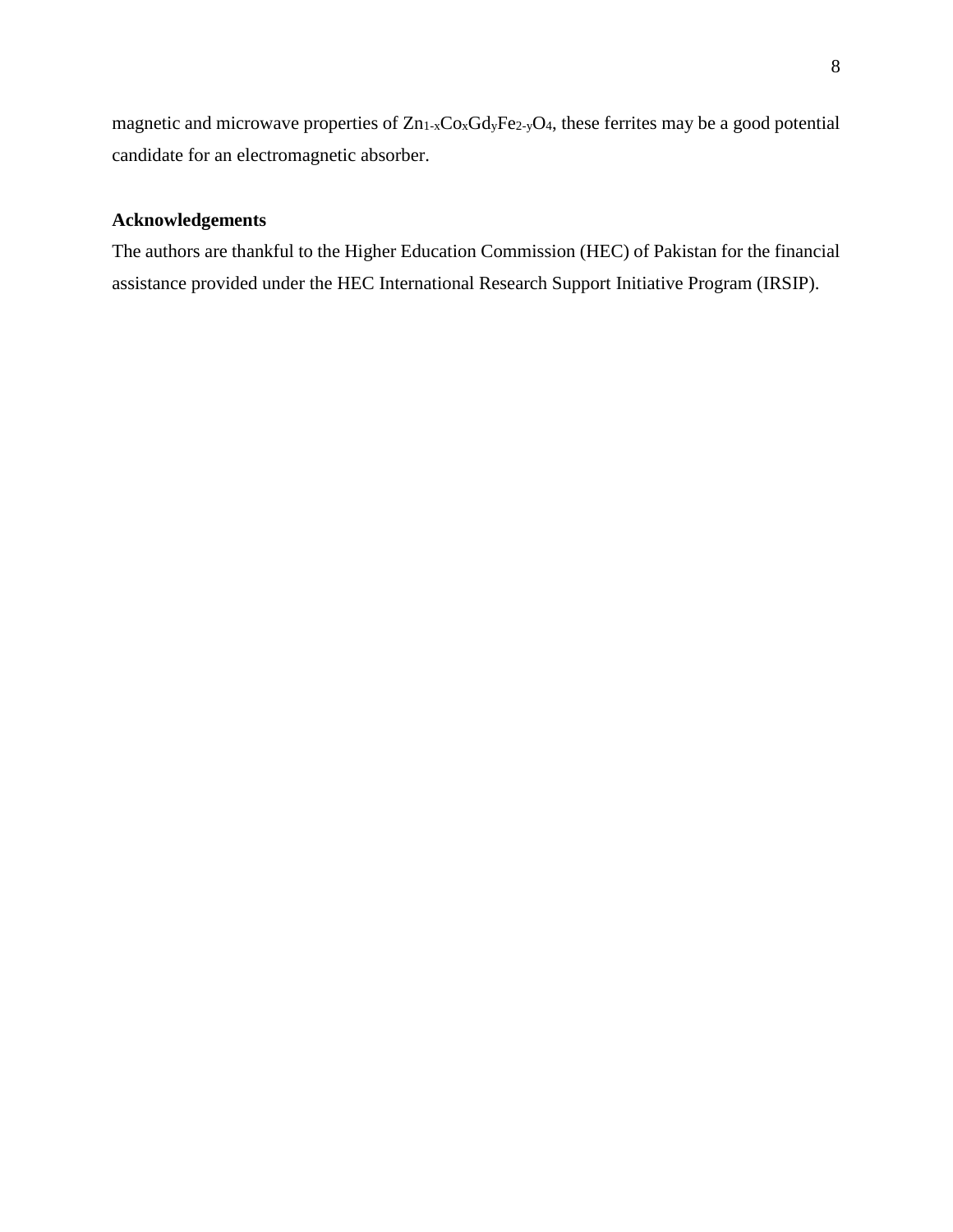## **References**

- [1] A.V. Ramona Reddy, G. Ranga Mohan, D. Revinder, B.S. Boyanov, "High-frequency dielectric behaviour of polycrystalline zinc substituted cobalt ferrites" *J. Mater. Sci.* 34 (1999) 3169.
- [2] J. Kulikowski, "Soft magnetic ferrites-development or stagnation?" *J. Magn. Magn. Mater.* 41 (1984) 56.
- [3] A. Goldman, "Modern Ferrite Technology" 2nd Ed., Springer, New York(2006).
- [4] Y. Köseoglu, A. Baykal, F. Gözüak, "Structural and magnetic properties of CoxZn1-x Fe2O4 nanocrystals synthesized by microwave method" *Polyhedron* 28 (2009) 2887– 2892.
- [5] R. N. Bhowmik and R. Ranganathan, "Magnetic properties in rare-earth substituted spinel  $Co_{0.2}Zn_{0.8}Fe_{2-x}RE_{x}O_{4}$  (RE= Dy, Ho and Er,  $x= 0.05$ )" *J. Alloy. Compd.* 326 (2001) 128-131.
- [6] N. Sharma, P. Aghamkar, S. Kumar, M. Bansal, Anju , R.P.Tondon, "Study of structural and magnetic properties of Nd doped zinc ferrites" *J. Magn. Magn. Mater.* 369 (2014) 162–167.
- [7] S.G. Algude, S.M. Patange, S.E. Shirsath, D.R. Mane, K.M. Jadhav, "Elastic behaviour of Cr3+ substituted Co–Zn ferrites" *J. Magn. Magn. Mater.* 350 (2014) 39-41.
- [8] S. Amiri, H. Shokrollahi, "Magnetic and structural properties of RE doped Co-ferrite (RE=Nd, Eu, and Gd) nano-particles synthesized by co-precipitation" *J. Magn. Magn. Mater.* 345 (2013) 18-23.
- [9] X. Huang, J. Zhang, M. Lai, T. Sang, "Preparation and microwave absorption mechanisms of the NiZn ferrite nanofibers" *J. Alloy. Compd.* 627 (2015) 367-373.
- [10] Y. Liu, S. Wei, B. Xu, Y. Wang, H. Tian, H. Tong, "Effect of heat treatment on microwave absorption properties of Ni–Zn–Mg–La ferrite nanoparticles" *J. Magn. Magn. Mater.* 349 (2014) 57–62.
- [11] J.-L. Xie, M. Han, L. Chen, R. Kuang, L. Deng, "Microwave-absorbing properties of NiCoZn spinel ferrites" *J. Magn. Magn. Mater.* 314 (2007) 37-42.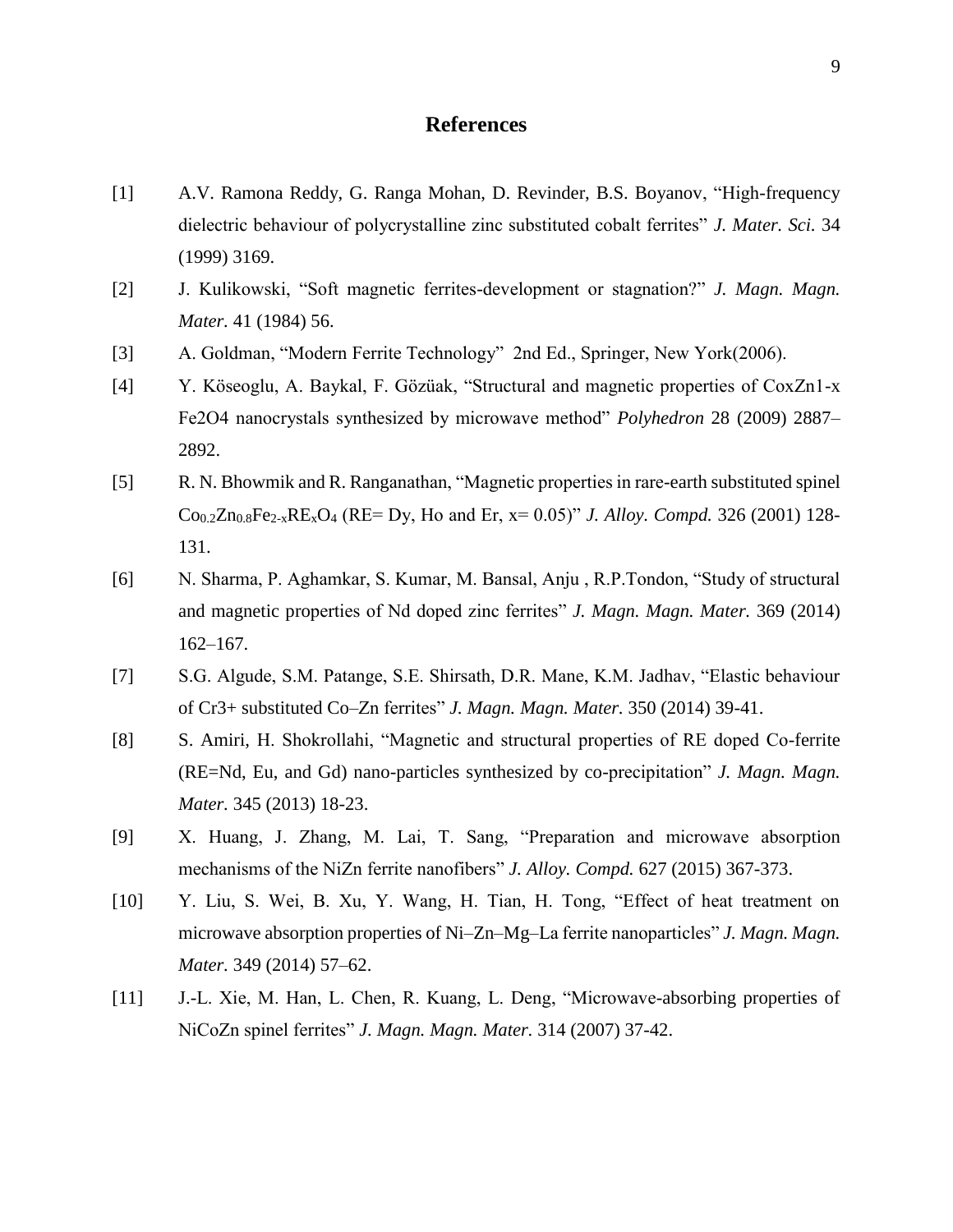- [12] M.C. Dimri, S. C. Kashyap, D.C. Dube, S.K. Mohanta, "Complex permittivity and permeability of Co-substituted NiCuZn ferrite at rf and microwave frequencies" *J. Electroceram.* 16 (2006)331-335.
- [13] S.T. Mahmud, A.K.M. Akther Hossain, A.K.M. Abdul Hakim, M. Seki, T. Kawai, H. Tabata, "Influence of microstructure on the complex permeability of spinel type Ni–Zn ferrite" *J. Magn. Magn. Mater.* 305 (2006) 269-274.
- [14] D.R. Cornejo, A.Medina-Boudri, J. Matutes-Aquino, "Time-dependent magnetization in co-precipitated cobalt ferrite" *Physica B* 320 (2002) 270-273.
- [15] X. Yi, Q. Yitaia, L. Jinga, Y. Li, "Hydrothermal preparation and characterization of ultrafine powders of ferrite spinels MFe2O<sup>4</sup> (M= Fe, Zn and Ni)" *Materials Science and Engineering B* 34 (1995) L1-L3.
- [16] K.C.Patil, S.T. Aruna, T. Mimani, "Combustion synthesis: an update" *Current Opinion in Solid State and Materials Science* 6 (2002) 507-512.
- [17] V. Pillai, D.O. Shah, "Synthesis of high-coercivity cobalt ferrite particles using water-inoil microemulsions" *J. Magn. Magn. Mater.* 163 (1996) 243-248.
- [18] X.-M. Liu, S.-Y. Fu, H.-M. Xiao, C.-J.Huang, "Synthesis of nanocrystalline spinel CoFe2O4 via a polymer-pyrolysis route" *Physica B:Condensed Matter* 370 (2005) 14-21.
- [19] W.C. Kim, S.W. Lee, S.J. Kim, S.H. Yoon, C.S. Kim, "Magnetic properties of Y-, La-, Nd-, Gd-, and Bi–doped ultrafine CoFe2O4 spinel grown by using a sol–gel method" *J. Magn. Magn. Mater.* 215-216 (2000) 217-220.
- [20] E. Pervaiz, I.H. Gul, "Influence of rare earth (Gd3+) on structural, gigahertz dielectric and magnetic studies of cobalt ferrite" *Journal of Physics: Conference Series*, 439 (2013) 012015.
- [21] Q. Lin, J. Lin, Y. He, R. Wang, J. Dong, "The Structural and Magnetic Properties of Gadolinium Doped CoFe2O<sup>4</sup> Nanoferrites" *Journal of Nanomaterials*, 2015, 294239.
- [22] M.T. Rehman, M. Vargas, C.V. Raman, "Structural characteristics, electrical conduction and dielectric properties of gadolinium substituted cobalt ferrite" *Journal of Alloys and Compounds* 617 (2014) 547-562.
- [23] J.A. Cuenca, K. Bugler, S. Taylor, D. Morgan, P. Williams, J. Bauer, A. Porch, "Study of the magnetite to maghemite transition using microwave permittivity and permeability measurements" *J. Condens. Matter Phys.* 28 (2016) 106002.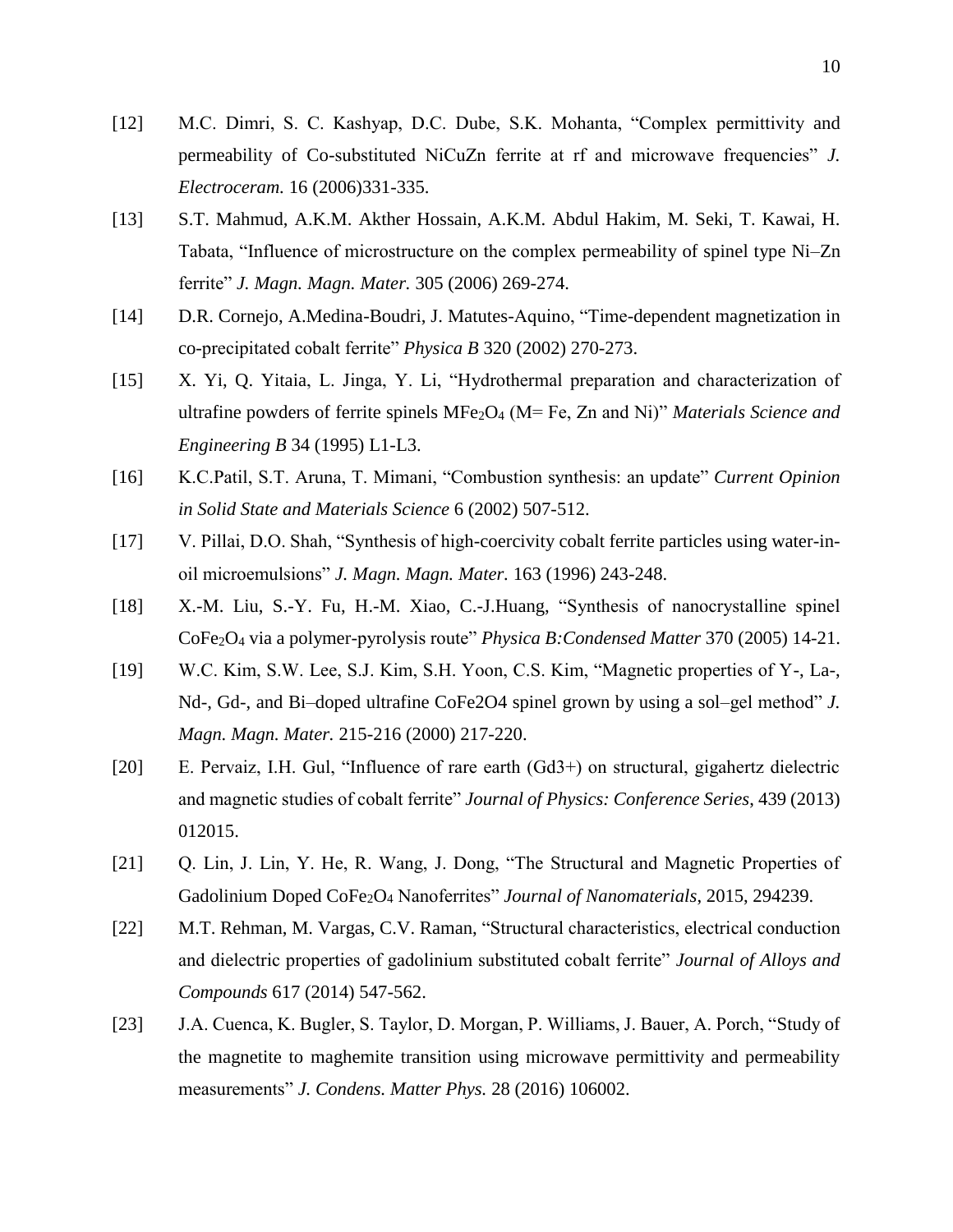- [24] J.A. Cuenca, E. Thomas, S. Mandal, O. Williams, A. Porch, "Investigating the Broadband Microwave Absorption of Nanodiamond Impurities" *IEEE Transactions on Microwave Theory and Techniques* 63 (2015) 4110-4118.
- [25] J.A. Cuenca, E. Thomas, S.Mandal, O.Williams, A. Porch, "Microwave determination of sp2 carbon fraction in nanodiamond powders" *Carbon* 81 (2015) 174-178.
- [26] A.M. El-Sayed, "Effect of chromium substitutions on some properties of NiZn ferrites" *Ceram Int.* 28 (2002) 651-655.
- [27] L.J. Berchmans, R.K. Selvan, P.N.S. Kumar, C.O. Augustin, "Structural and electrical properties of Ni1−xMgxFe2O4 synthesized by citrate gel process" *J. Magn. Magn. Mater.* 279 (2004) 103-110.
- [28] S.C. Watawe, B.D. Sutar, B.D. Sarwade, B.K. Chougule, " Infrared studies of some mixed Li–Co ferrites" *International Journal of Inorganic Materials* 3 (2001) 819-823.
- [29] M.A Ahmed, E Ateia, S.I. El-Dek, "Spectroscopic analysis of ferrite doped with different rare earth elements" *J. Vibrational Spectroscopy* 30 (2002) 69-75.
- [30] Nilar Lwin, Ahmad Fauzi M.N., Srimal Sreekantan, Radzali Othman, "Physical and electromagnetic properties of nanosized Gd substituted Mg–Mn ferrites by solution combustion method" *Physica B* 461 (2015) 134-139.
- [31] Lijun Zhao, Hua Yang, Lianxiang Yu, Wei Sun, Yuming Cui, Yu Yan, Shouhua Feng, "Structure and magnetic properties of  $\text{Ni}_{0.7}\text{Mn}_{0.3}\text{Fe}_2\text{O}_4$  nanoparticles doped with  $\text{La}_2\text{O}_3$ " *Phys. Stat. Sol. (a)* 201 (2014) 3121-3128.
- [32] Ishtiaq Ahmad, Mahmood Ahmad, Ihsan Ali, M. Kanwal, M.S. Awan, Ghulam Mustafa, and Mukhtar Ahmad, "Effects of Gd-Substitutions on the Microstructure, Electrical and Electromagnetic Behavior of M-Type Hexagonal Ferrites" *J. Electron. Mater*. 44 (2015) 2221-2229.
- [33] Lijun Zhao, Yuming Cui, Hua Yang, Lianxiang Yu, Weique Jin, Shouhua Feng, "The magnetic properties of Ni0.7Mn0.3GdxFe2-xO<sup>4</sup> ferrite" *Materials Letters* 60 (2006) 104-108.
- [34] Ahmed Abo Arais, " $Gd^{3+}$  ions doping effect on the microstructure and electrical properties of Mn<sub>0.9</sub>Zn<sub>0.1</sub>Ni<sub>0.05</sub>Ti<sub>0.05</sub>Gd<sub>t</sub>Fe<sub>1.9-t</sub>O<sub>4</sub> ferrite" *International Journal of Scientific & Engineering Research* 7 (2016) 1797-1809.
- [35] [M.A Ahmed,](http://www.sciencedirect.com/science/article/pii/S0924203102000401) [E Ateia,](http://www.sciencedirect.com/science/article/pii/S0924203102000401) [S.I El-Dek,](http://www.sciencedirect.com/science/article/pii/S0924203102000401) "Rare earth doping effect on the structural and electrical properties of Mg–Ti ferrite" *Materials Letters* 57 (2003) 4256-4266.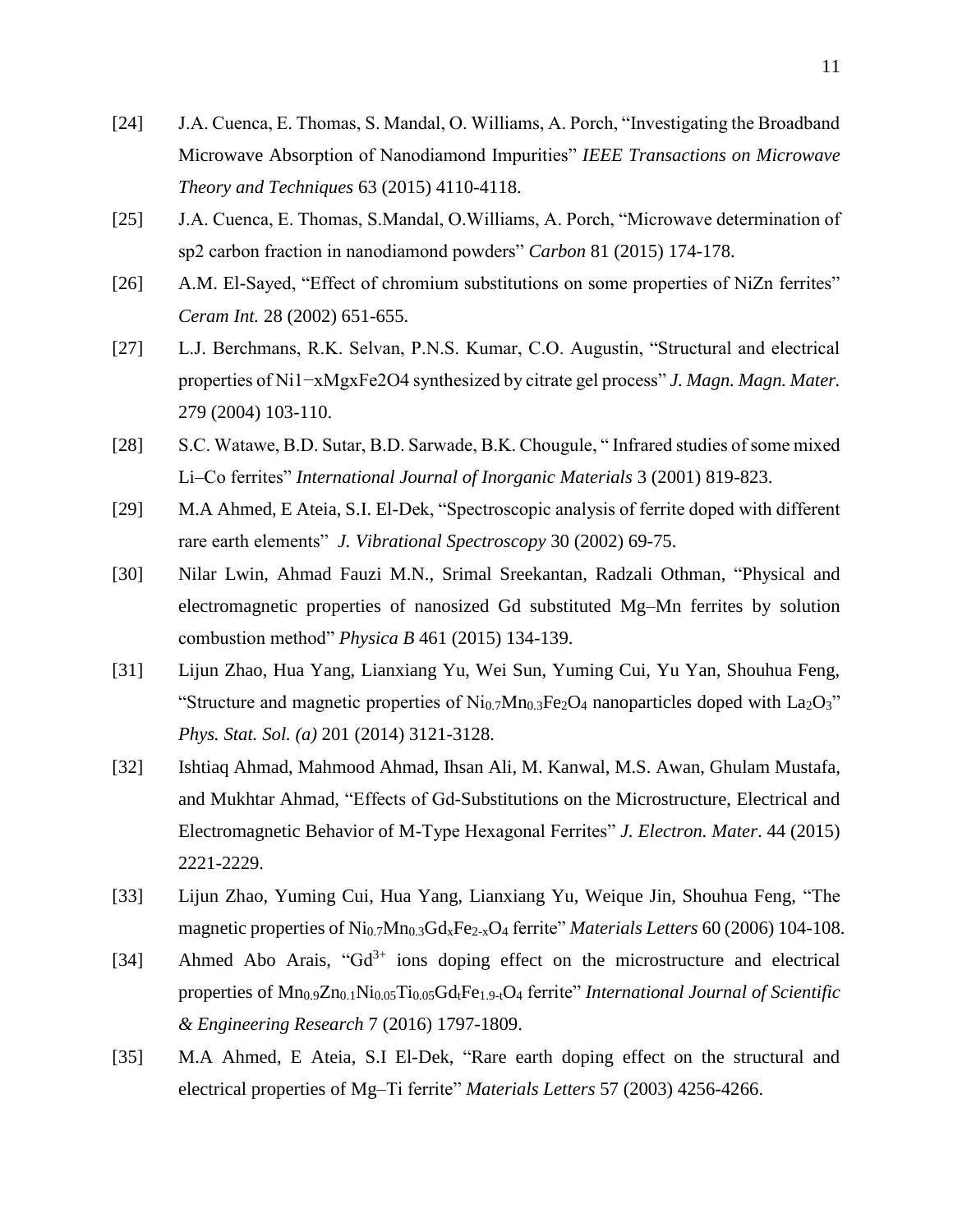- [36] M. Asif Iqbal, Misbah-ul-Islam, Irshad Ali, Hassan M. Khan, Ghulam Mustafa, Ihsan Ali, "Study of electrical transport properties of  $Eu<sup>+3</sup>$  substituted MnZn-ferrites synthesized by co-precipitation technique" *Ceramic International* 39 (2013) 1539-1545.
- [37] M. Asif Iqbal, Misbah-ul Islam, Muhammad Naeem Ashiq, Irshad Ali, Aisha Iftikhar, Hasan M. Khan, "Effect of Gd-substitiution on physical and magnetic properties of Li1.2Mg0.4GdxFe2-xO<sup>4</sup> ferrites" *J. Alloy. Compd.* 579 (2013) 181-186.
- [38] S. Nasrin, S. Manjura Hoque, F.-U.-Z Chowdhury, M. Moazzam Hossen, "Influence of Zn substitution on the structural and magnetic properties of Co<sub>1-x</sub>Zn<sub>x</sub>Fe<sub>2</sub>O<sub>4</sub> nano-ferrites" *IOSR Journal of Applied Physics* 6 (2), Ver. III (2014) 58-65.
- [39] Mukhtar Ahmad, R. Grössinger, M. Kriegisch, F. Kubel, M.U. Rana, "Magnetic and microwave attenuation behavior of Al-substituted Co2W hexaferrites synthesized by solgel autocombustion process" *Current Applied Physics* 12 (2012) 1413-1420.
- [40] T. J. Shinde. A. B. Gadkari, P. N. Vasambekar*, "*Saturation magnetization and structural analysis of Ni0.6Zn0.4Nd*y*Fe2-*y*O<sup>4</sup> by XRD, IR and SEM techniques" *J. Mater. Sci.: Mater Electron* 21 (2010) 120-124.
- [41] Mukhtar Ahmad, Faiza Aen, M.U. Islam, Shahida B. Niazi, M.U. Rana, "Structural, physical, magnetic and electrical properties of La-substituted W-type hexagonal ferrites" *Ceramic International* 37 (2011) 3691-3696.
- [42] K. Muthuraman, S. Alagarsamy, M. Ameena Banu, Vasant Naidu, "Synthesis of Nano sized Ce-Co Doped Zinc Ferrite and their Permittivity and Hysteresis Studies" *International Journal of Computer Applications* 32 (2011) 18–27.
- [43] P.K. Roy, J. Bera, "Electromagnetic properties of samarium-substituted NiCuZn ferrite prepared by auto-combustion method" *Journal of Magnetism and Magnetic Materials* 321 (2009) 247-251.
- [44] M.M. Eltabey, W.R. Agami, H.T. Mohsen, Bera, " Improvement of the magnetic properties for Mn-Ni-Zn ferrites by rare earth Nd<sup>3+</sup> ion substitution" *Journal of Advanced Research* 5 (2014) 601-605.
- [45] M.A. Ahmed, N. Okasha, M.M. El-Sayed, "Enhancement of the physical properties of rare-earth-substituted Mn-Zn ferrites prepared by flash method" Ceramics International 33 (2007) 49-58.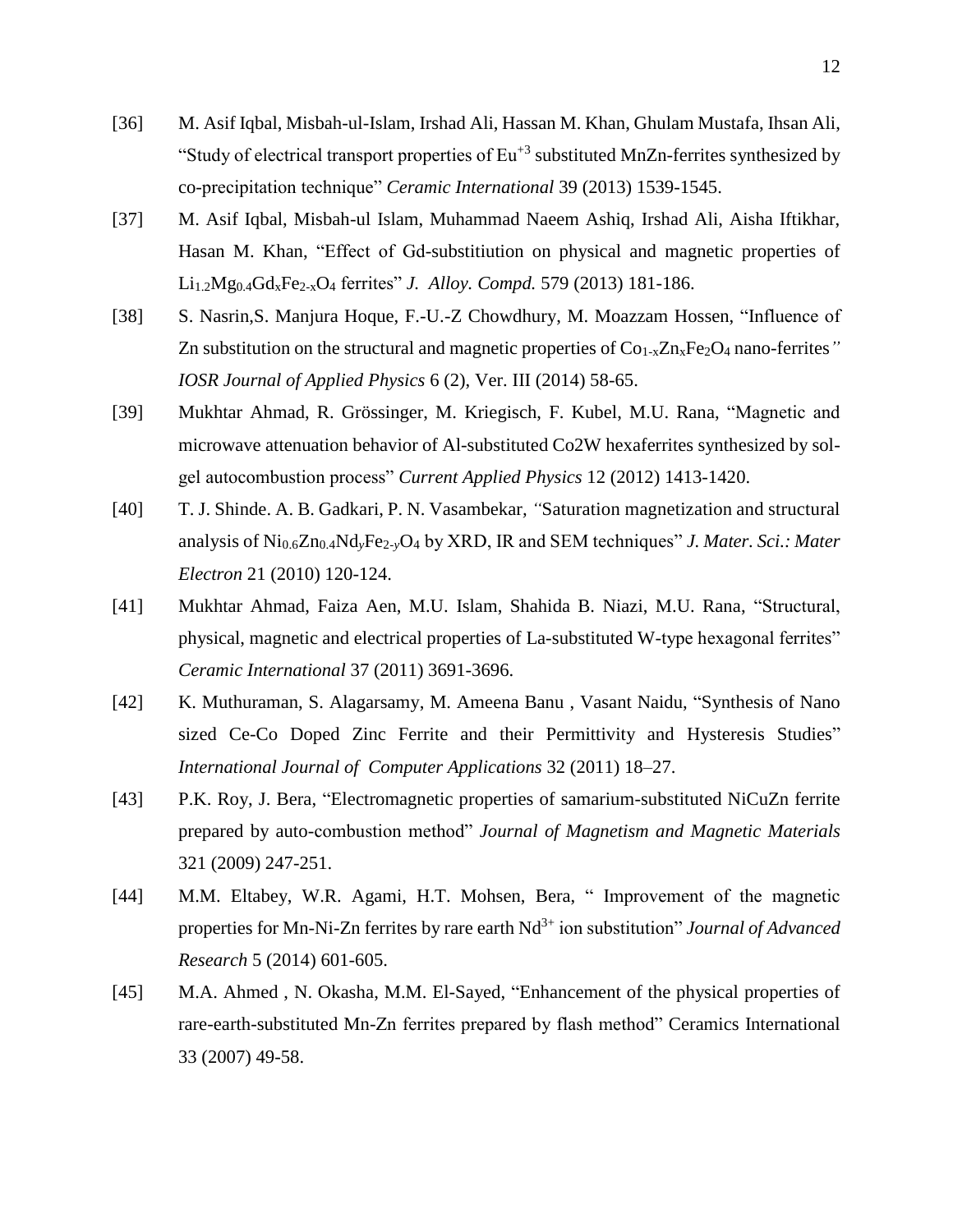- [46] M. Azhar Khan , M.U. Islam, M. Ishaque, I.Z. Rahman, "Effect of Tb substitution on structural, magnetic and electrical properties of magnesium ferrites" *Ceramics International* 37 (2011) 2519-2526.
- [47] P.K. Roy, Bibhuti B. Nayak, J. Bera,"Study on electro-magnetic properties of La substituted Ni-Cu-Zn ferrite synthesized by auto-combustion method" *Journal of Magnetism and Magnetic Materials* 320 (2008) 1128-1132.
- [48] Razia Nongjai, Shakeel Khan, K. Asokan, Hilal Ahmed, and Imran Khan, "Magnetic and electrical properties of In doped cobalt ferrite nanoparticles", *Journal of Applied Physics* 112 (2012) 084321.
- [49] Ghulam Mustafa, M.U. Islam, Wanli Zhang, Yasir Jamil, M. Asif Iqbal, Mudassar Hussain, Mukhtar Ahmad, "Temperature dependent structural and magnetic properties of Cerium substituted Co-Cr ferrite prepared by auto-combustion method" *J. Magn. Magn. Mater*. 378 (2015) 409-416.
- [50] Daliya S.Mathew, Ruey Shin Juang, "An overview of the structure and magnetism of spinel ferrite nanoparticles and their synthesis in microemulsions*" J. Chemical Eng*. 129 (2007) 51-65.
- [51] M. Ishaque, Muhammad Azhar Khan, Irshad Ali, Hasan M.Khan, M. Asif Iqbal, M.U. Islam, Muhammad Farooq Warsi, "Investigations on structural, electrical and dielectric properties of yttrium substituted Mg-ferrites" *Ceram. Int.* 41 (2015) 4028-4034.
- [52] A. Globus, "I.- Magnetization mechanisms some physical considerations about the domain wall size theory of magnetization mechanisms *J. Phys. Colloques* 38 (1977) C1- 1-C1-15.
- [53] Mukhtar Ahmad, Ihsan Ali, R. Grössinger, M. Kriegisch, F. Kubel, M.U. Rana, "Effects of divalent ions substitution on the microstructure, magnetic and electromagnetic parameters of Co2W hexagonal ferrites synthesized by sol–gel method" *J. Alloy. Compd.*  579 (2013) 57-64.
- [54] Yin Guanjun, Liao Shaobin, "Complex Permeability in absorption materials of spinel ferrites*" Beijing Daxue Xuebao,* Vol. 26, Nr. 3, 1990, pp 327-332.
- [55] Adriana Medeiros Gama, Mirabel Cerqueira Rezende, "Complex permeability and permittivity variation of radar absorbing materials based on MnZn ferrite in microwave frequencies" *Materials Research* 16 (2013) 997-1001.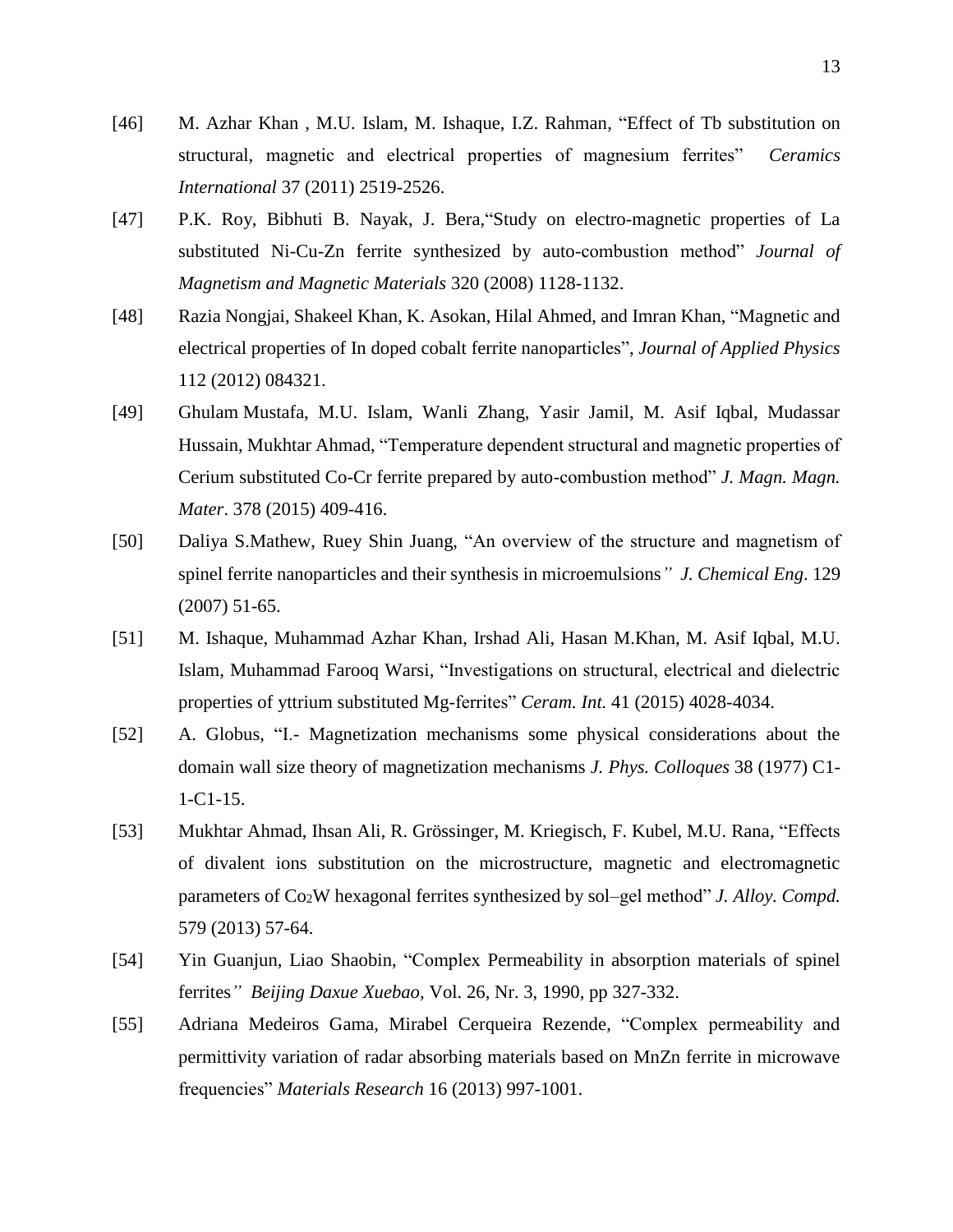[56] R.S. Meena, S. Bhattachrya, R. Chatterjee, "Complex permittivity, permeability and microwave absorbing studies of (Co2−xMnx) U-type hexaferrite for X-band (8.2-12.4 GHz) frequencies" *Mater. Sci. Eng. B: Solid State Adv. Technol.* 171 (2010) 133-138.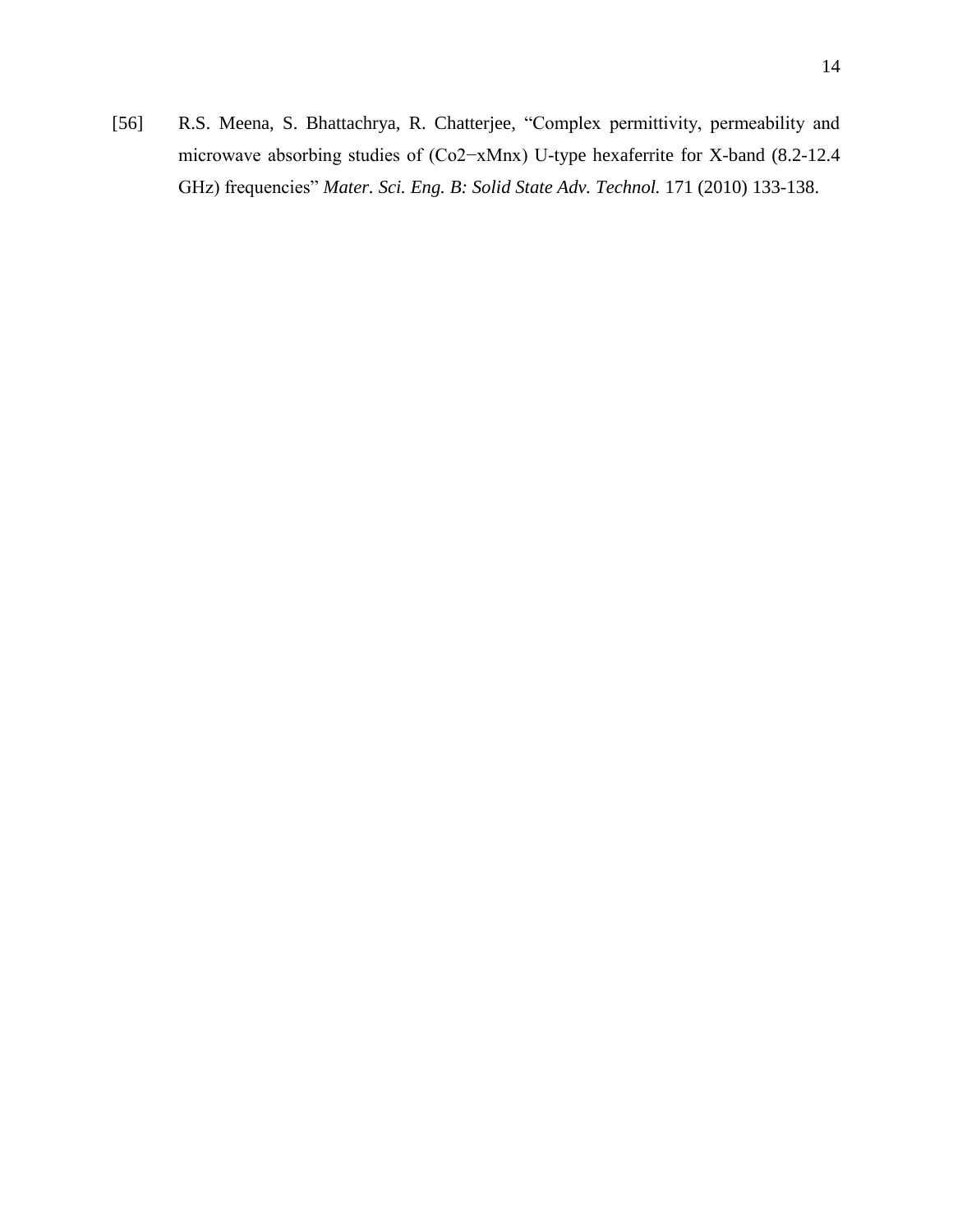#### **Figure Captions**

- **Figure 1.** FTIR spectra of  $Zn_{1-x}C_{0x}Gd_yFe_{2-y}O_4$  ferrites  $(x=0.1-0.5, y=0.02-0.10)$
- **Figure 2.** XRD patterns of  $Zn_{1-x}Co_xGdyFe_{2-y}O_4$  ferrites  $(x=0.0-0.5, y=0.00-0.10)$
- **Figure 3.** SEM micrographs of  $Zn_{1-x}Co_xGd_yFe_{2-y}O_4$  ferrites(x=0.1, y=0.02), (x=0.2, y=0.04),  $(x=0.3, y=0.06)$  and  $(x=0.5, y=0.10)$
- **Figure 4.** EDX spectrum of  $Zn_{1-x}Co_xGd_yFe_{2-y}O_4$  ferrites(x=0.2, y= 0.04) and (x=0.4, y=0.08)
- **Figure 5.** M-H Loops of co-substituted  $Zn_{1-x}Co_xGd_yFe_{2-y}O_4$  ferrites  $(x=0.0-0.5, y=0.00-0.10)$
- Figure 6. (a) Real and (b) imaginary parts of effective complex permittivity of co-substituted Zn<sub>1-x</sub>Co<sub>x</sub>Gd<sub>y</sub>Fe<sub>2-y</sub>O<sub>4</sub> ferrites (x=0.0-0.5, y=0.00-0.10)
- **Figure 7.** (a) Real and (b) imaginary parts of effective complex permeability of co-substituted  $Zn_{1-x}Co_xGd_yFe_{2-y}O_4$  ferrites (x=0.0-0.5, y=0.00-0.10)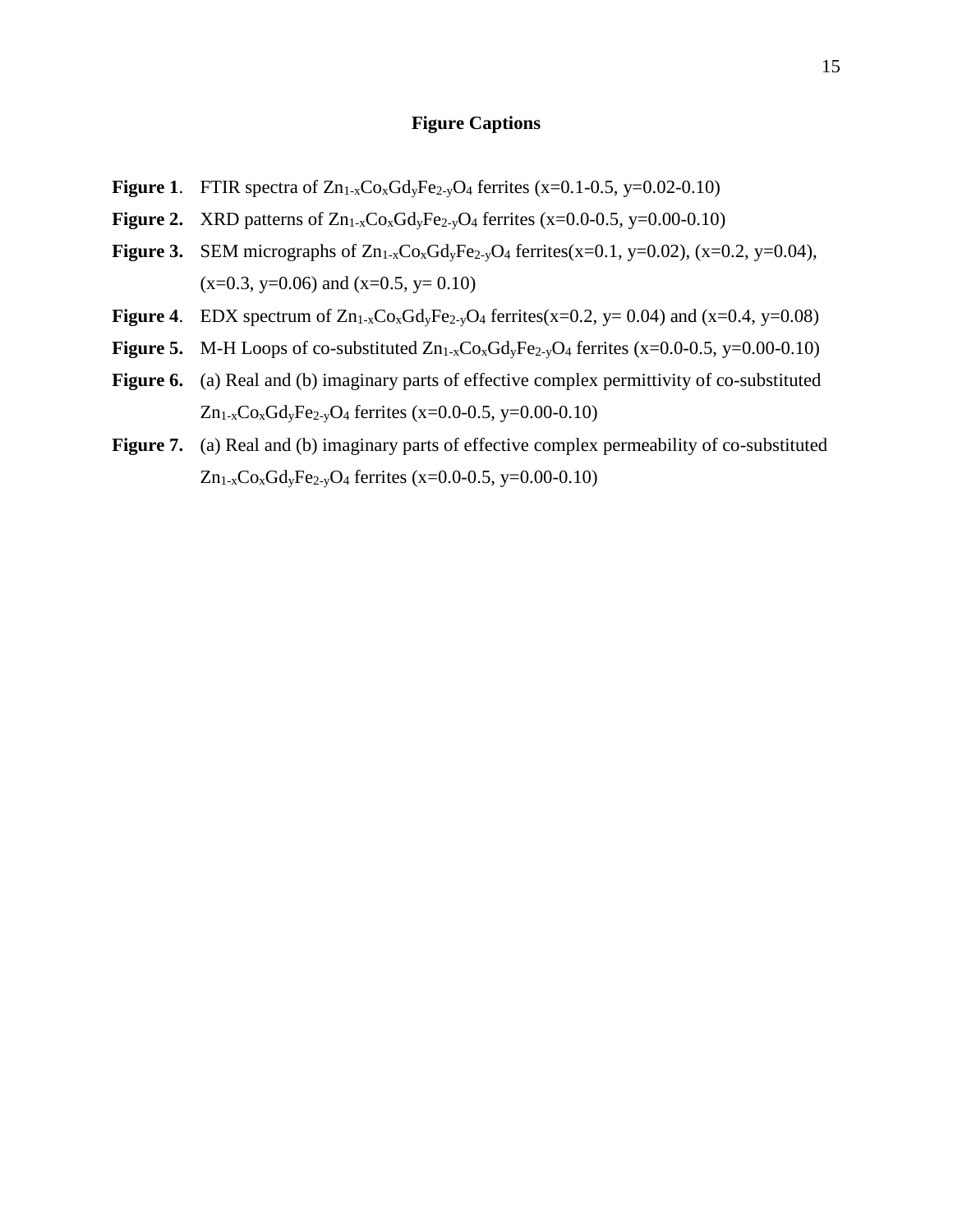# **Table Captions**

- **Table I.** High frequency band (υ<sub>1)</sub>, Low frequency band (υ<sub>2</sub>), Lattice constant (a), Unit cell volume (V) and Grain size of  $Zn_{1-x}Co_xGdyFe_{2-y}O_4$  ferrites (x=0.0-0.5, y=0.00-0.10)
- **Table II.** Quantitative estimation of elements (weight %) for  $Zn_{1-x}C_0XGd_yFe_{2-y}O_4$  ferrites  $(x=0.0-0.5, y=0.00-0.10)$  obtained from EDX analysis
- Table III. Saturation Magnetization (Ms), Remanence (Mr), Coercivity (Hc), and Squareness Ratio (Mr/Ms) of  $Zn_{1-x}Co_xGd_yFe_{2-y}O_4$  ferrites (x=0.0-0.5, y=0.00-0.10)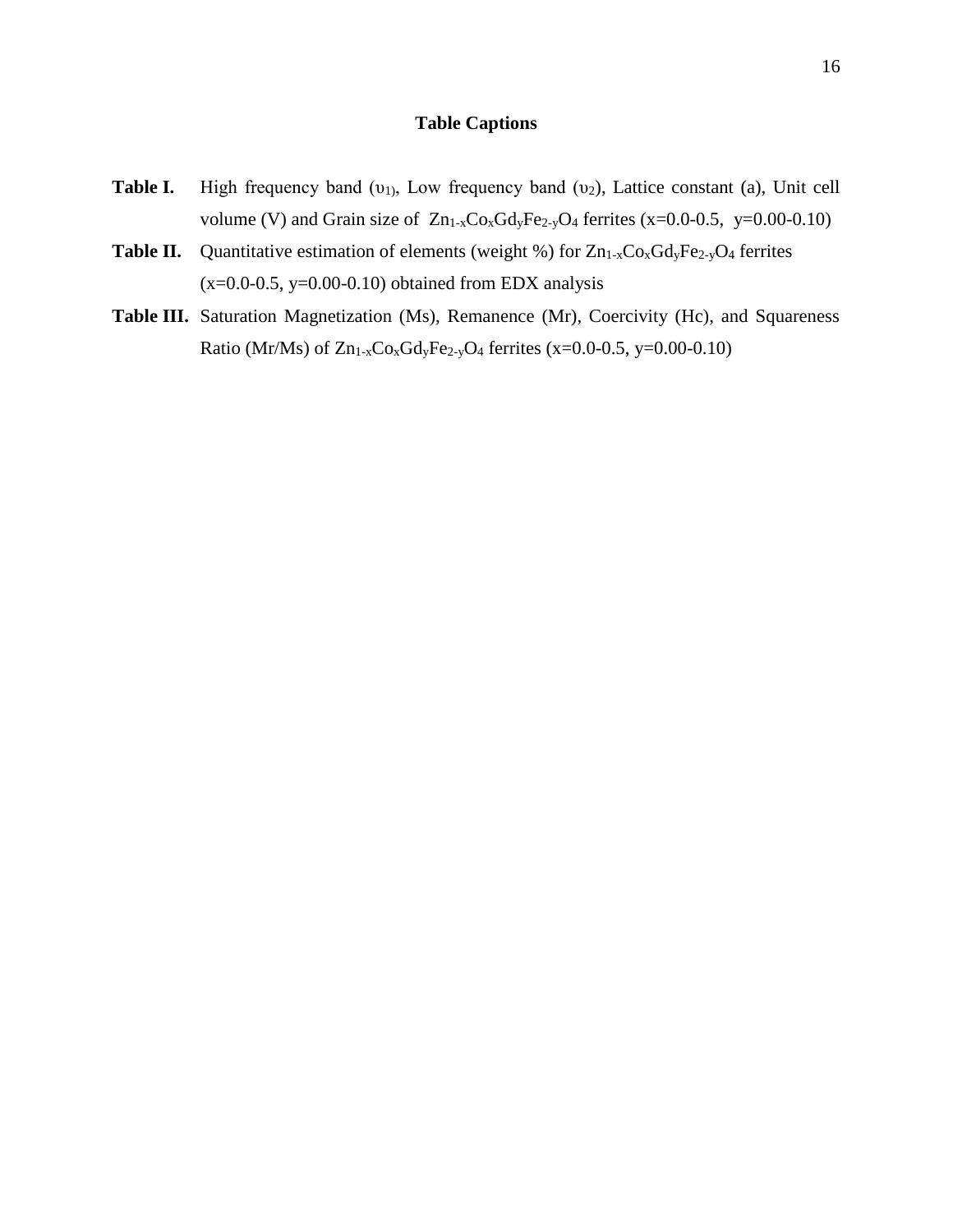- Title: Microwave Absorption Properties of CoGd Substituted ZnFe<sub>2</sub>O<sub>4</sub> ...
- **Author**: M. Hussain, Misbah-ul-Islam, T. Meydan, *et al.*
- **Figure 1.** FTIR spectra of  $Zn_1$ -xCo<sub>x</sub>Gd<sub>y</sub>Fe<sub>2-y</sub>O<sub>4</sub>ferrites (x=0.1-0.5, y=0.02-0.10)

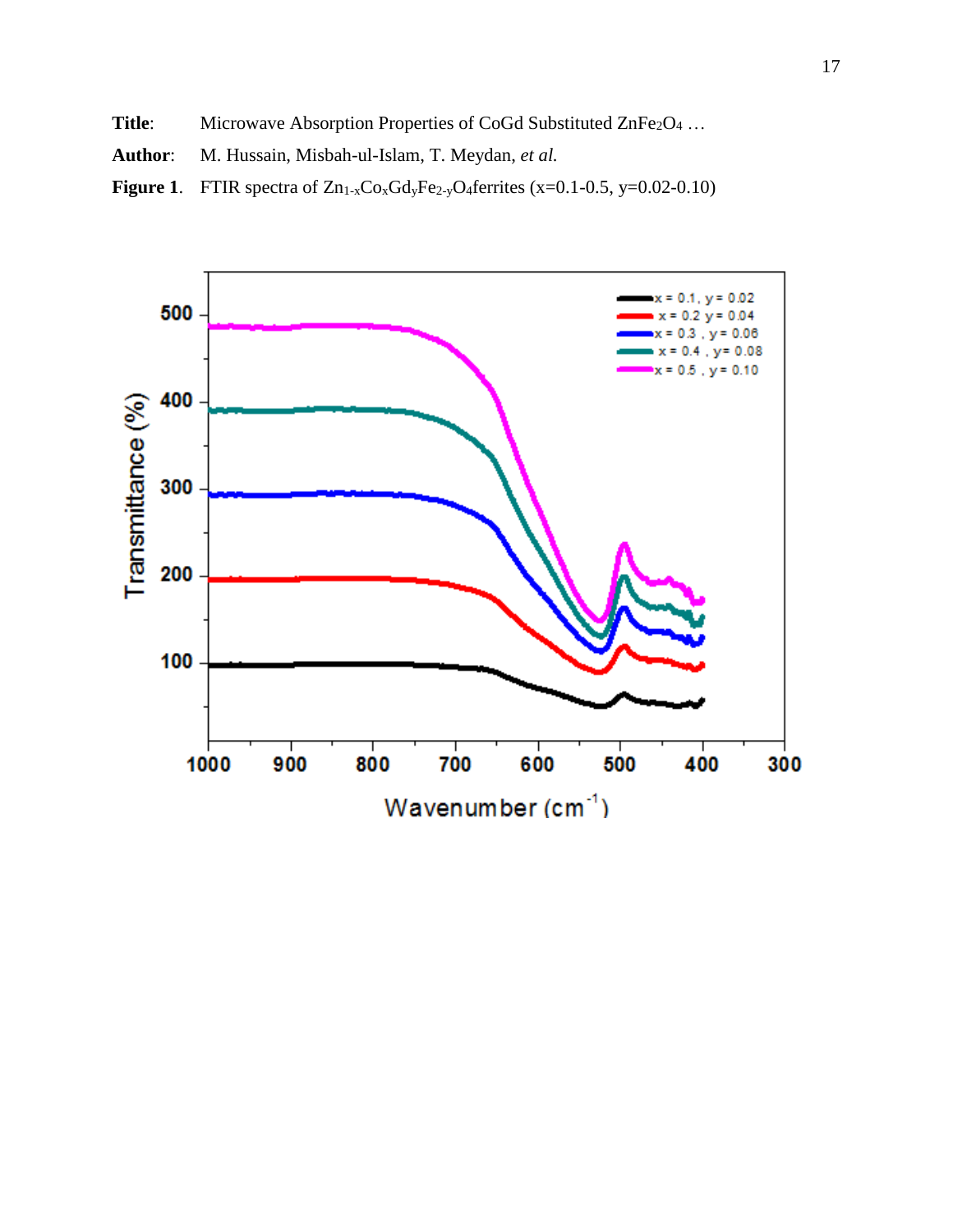- Title: Microwave Absorption Properties of CoGd Substituted ZnFe<sub>2</sub>O<sub>4</sub> ...
- **Author**: M. Hussain, Misbah-ul-Islam, T. Meydan, *et al.*
- **Figure 2.** XRD patterns of  $Zn_{1-x}Co_xGdyFe_{2-y}O_4$  ferrites (x=0.0-0.5, y=0.00-0.10)

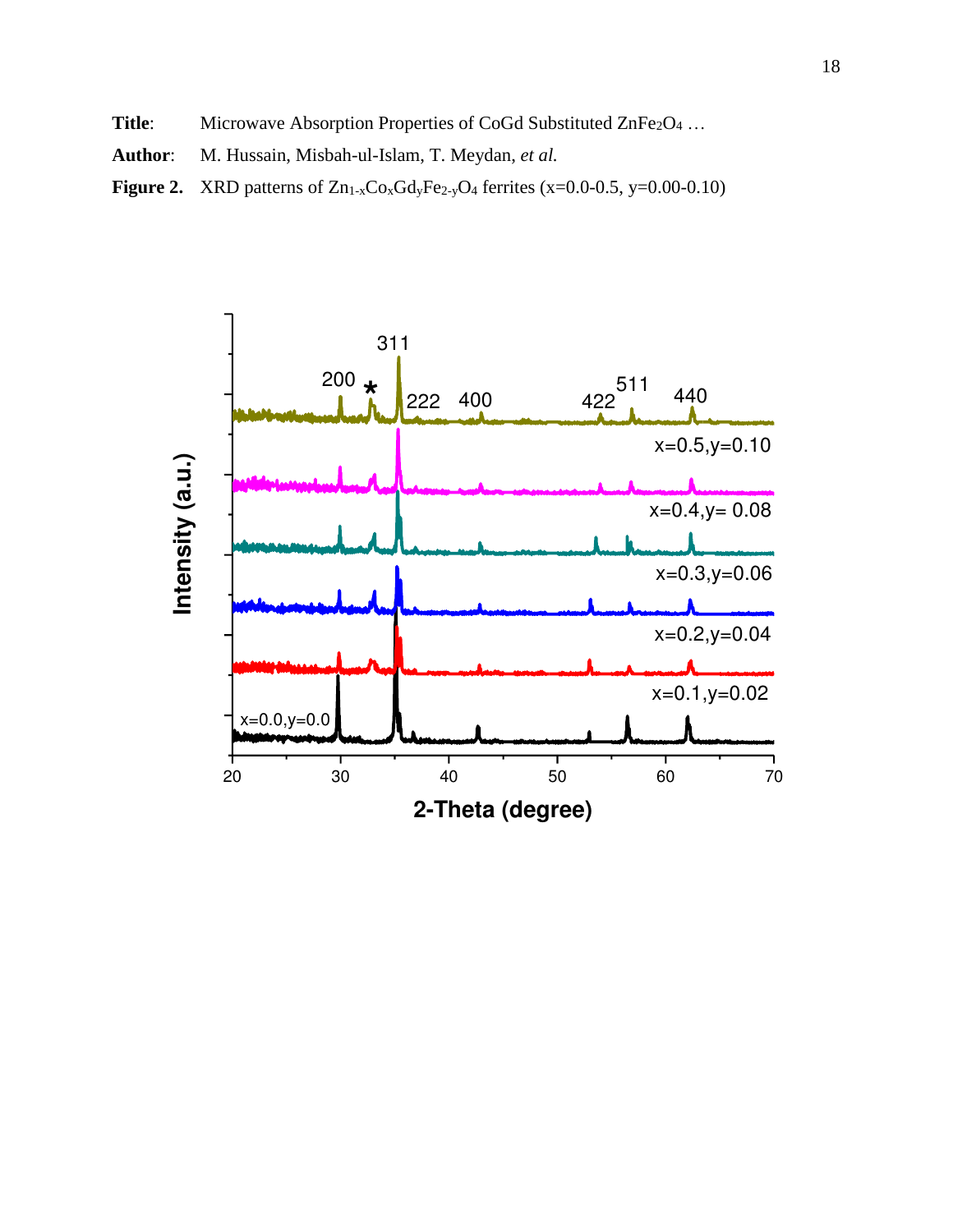- Title: Microwave Absorption Properties of CoGd Substituted ZnFe<sub>2</sub>O<sub>4</sub> ...
- **Author**: M. Hussain, Misbah-ul-Islam, T. Meydan, *et al.*
- **Figure 3.** SEM micrographs of  $Zn_{1-x}Co_xGd_yFe_{2-y}O_4$  ferrites for (a)  $x=0.1$ ,  $y=0.02$ , (b)  $x=0.2$ , y=0.04, (c) x=0.3, y=0.06 and (d) x=0.5, y=0.10

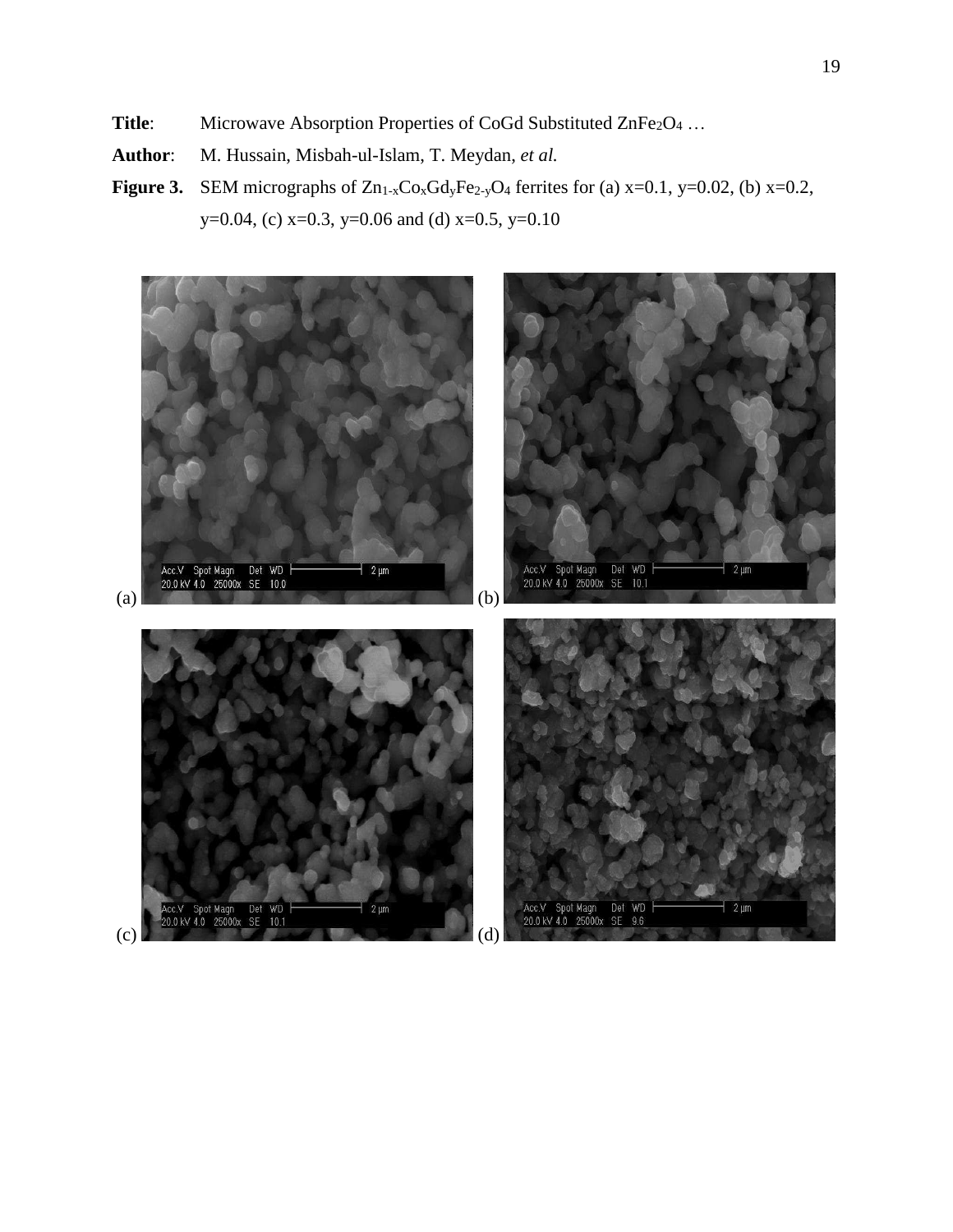- Title: Microwave Absorption Properties of CoGd Substituted ZnFe<sub>2</sub>O<sub>4</sub> ...
- **Author**: M. Hussain, Misbah-ul-Islam, T. Meydan, *et al.*
- **Figure 4.** EDX spectrum of  $Zn_{1-x}Co_xGdyFe_{2-y}O_4$  ferrites for (a)  $x=0.2$ ,  $y=0.04$  and (b)  $x=0.4$ , y=0.08

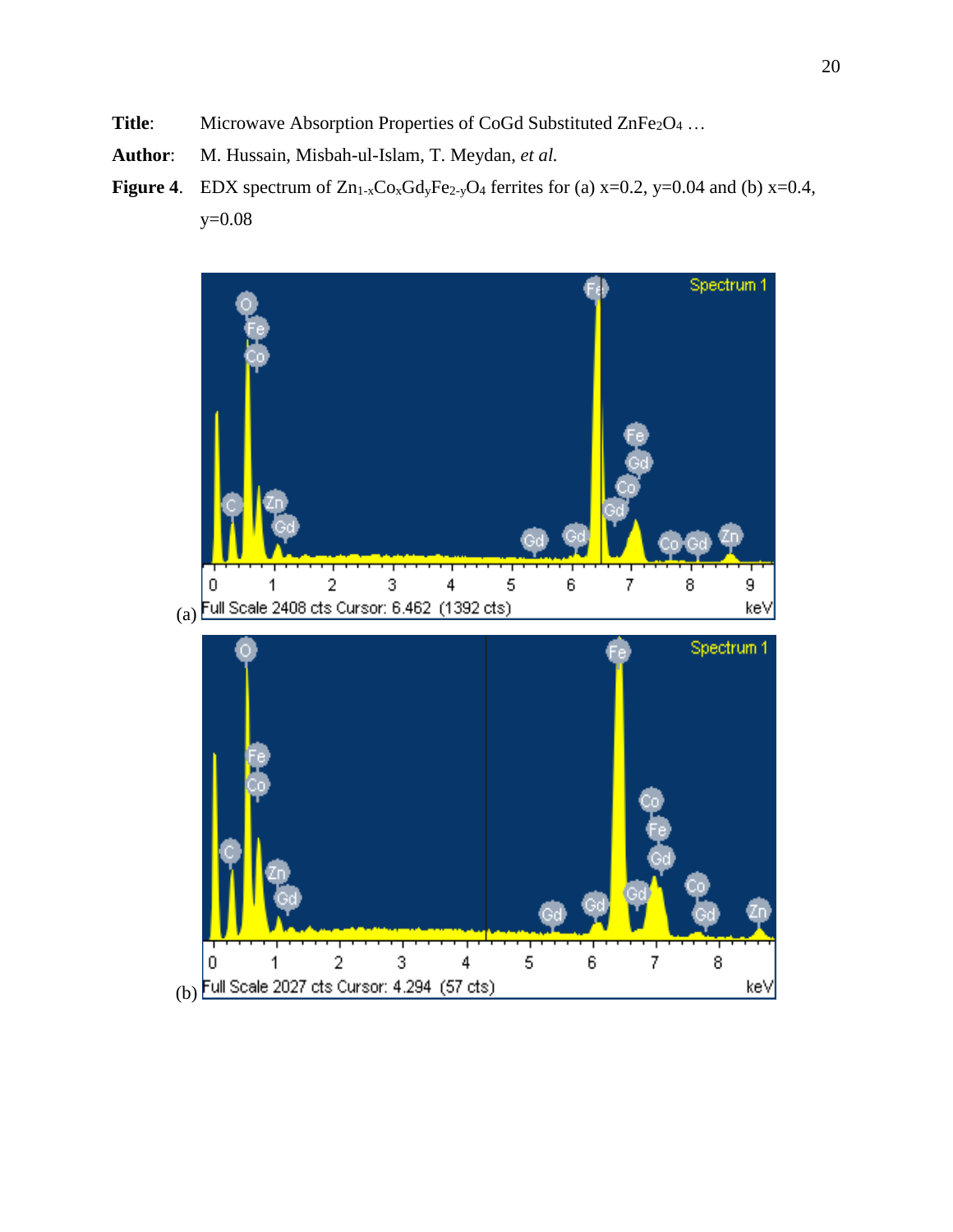- Title: Microwave Absorption Properties of CoGd Substituted ZnFe<sub>2</sub>O<sub>4</sub> ...
- **Author**: M. Hussain, Misbah-ul-Islam, T. Meydan, *et al.*
- **Figure 5.** M-H Loops of co-substituted  $Zn_1$ <sub>-x</sub>Co<sub>x</sub>Gd<sub>y</sub>Fe<sub>2-y</sub>O<sub>4</sub> ferrites (x=0.0-0.5, y=0.00-0.10)

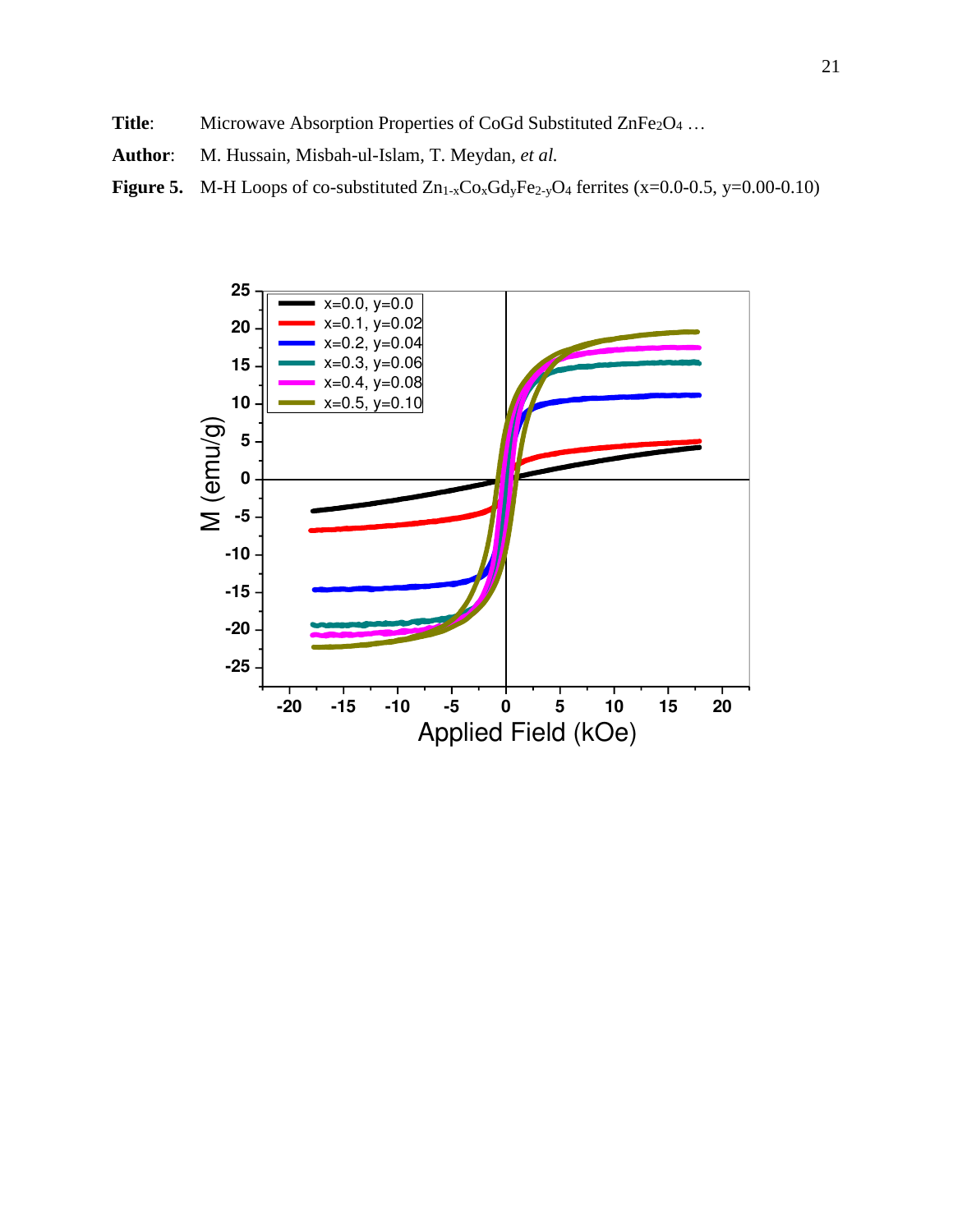- Title: Microwave Absorption Properties of CoGd Substituted ZnFe<sub>2</sub>O<sub>4</sub> ...
- **Author**: M. Hussain, Misbah-ul-Islam, T. Meydan, *et al.*
- Figure 6. (a) Real and (b) imaginary parts of effective complex permittivity of co-substituted Zn1-xCoxGdyFe2-yO4 ferrites (x=0.0-0.5, y=0.00-0.10)

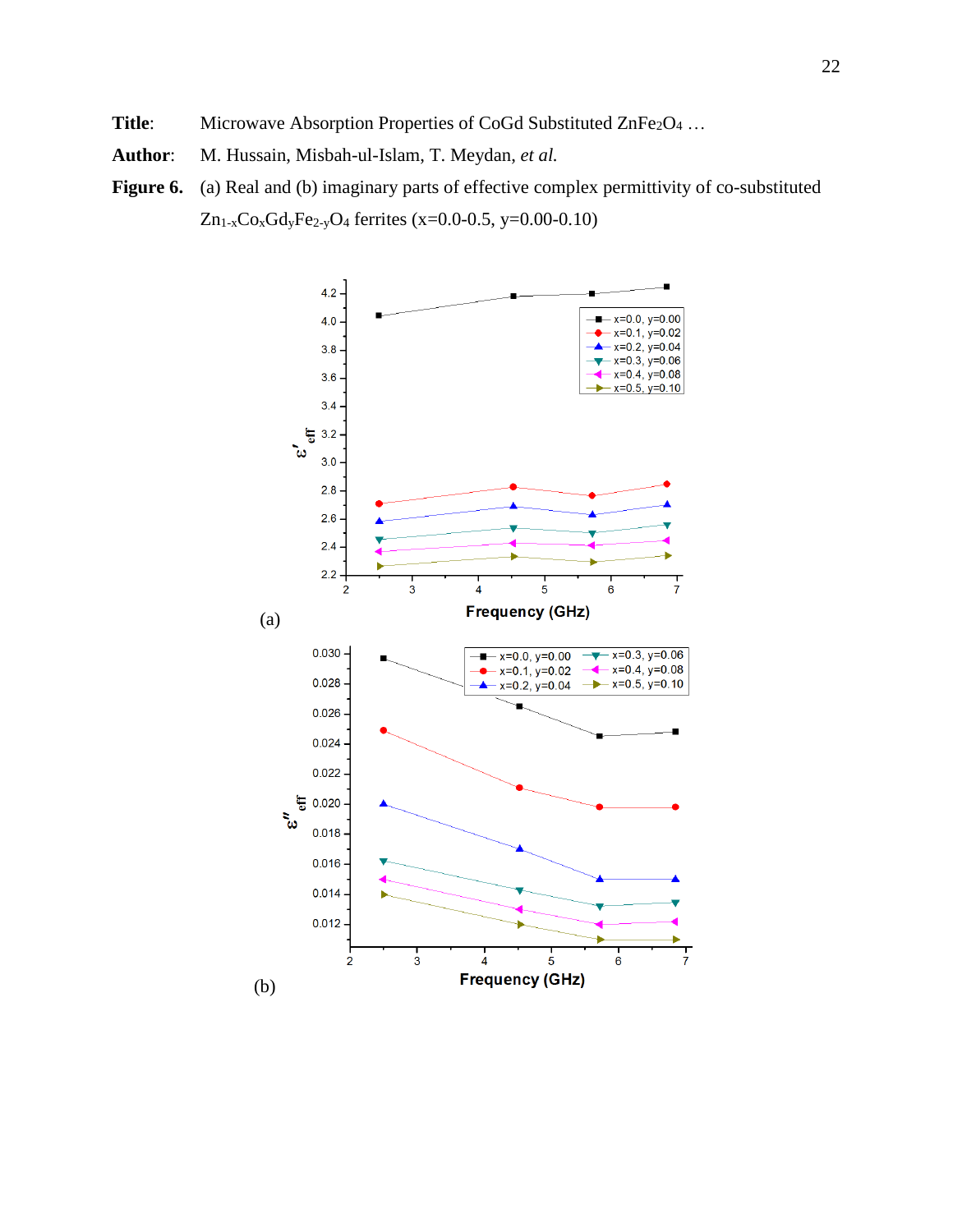- **Title:** Microwave Absorption Properties of CoGd Substituted ZnFe<sub>2</sub>O<sub>4</sub> ...
- **Author**: M. Hussain, Misbah-ul-Islam, T. Meydan, *et al.*
- Figure 7. (a) Real and (b) imaginary parts of effective complex permeability of co-substituted Zn<sub>1-x</sub>Co<sub>x</sub>Gd<sub>y</sub>Fe<sub>2-y</sub>O<sub>4</sub> ferrites (x=0.0-0.5, y=0.00-0.10)

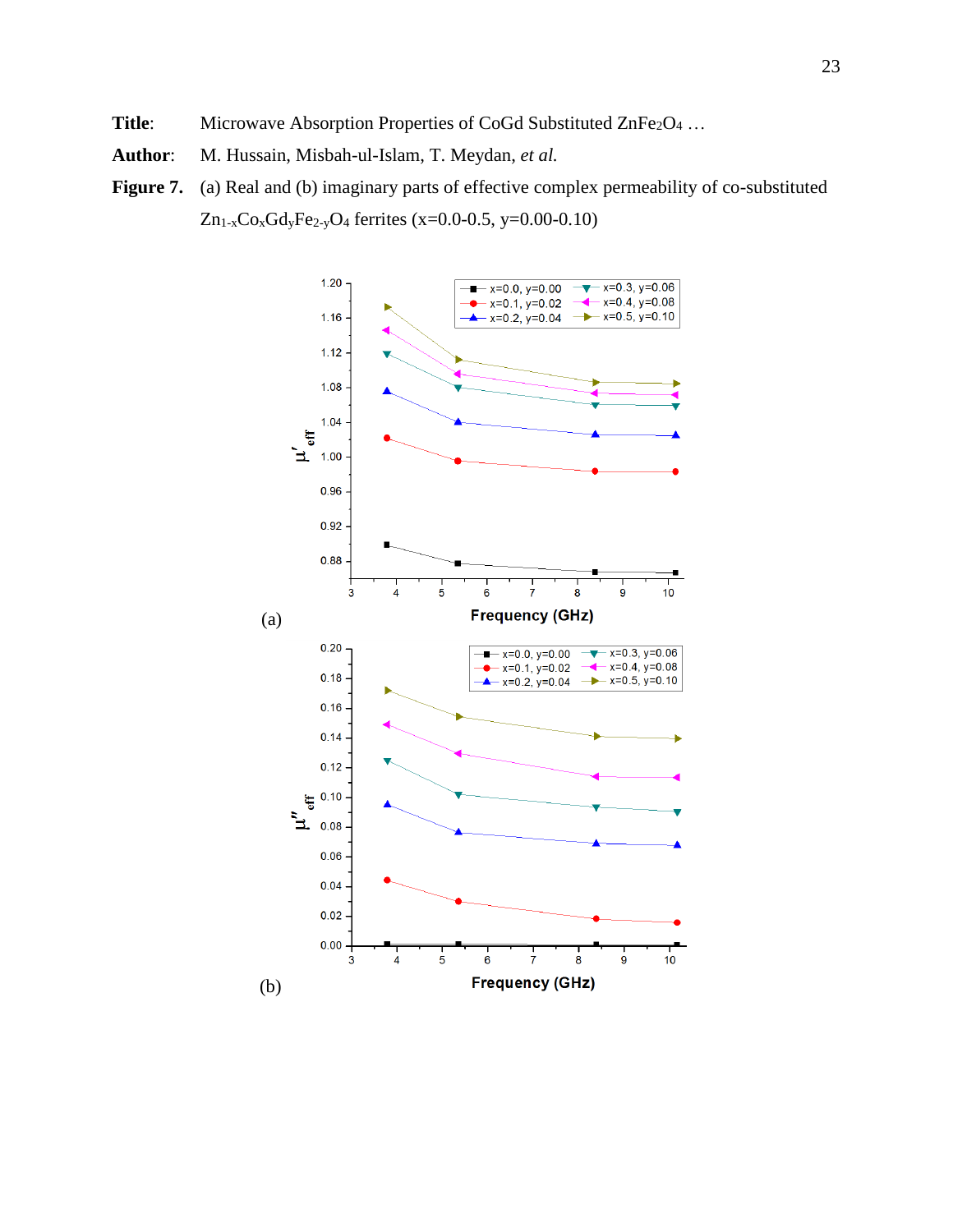- Title: Microwave Absorption Properties of CoGd Substituted ZnFe<sub>2</sub>O<sub>4</sub> ...
- **Author**: M. Hussain, Misbah-ul-Islam, T. Meydan, *et al.*
- **Table I.** High frequency band (υ<sub>1)</sub>, Low frequency band (υ<sub>2</sub>), Lattice constant (a), Unit cell volume (V) and Grain size of  $Zn_{1-x}Co_xGdyFe_{2-y}O_4$  ferrites (x=0.0-0.5, y=0.00-0.10)

| <b>Parameters</b>                                | $x=0.0$ ,  | $x=0.1$ , | $x=0.2$ ,  | $x=0.3$ , | $x=0.4$ , | $x=0.5$ , |
|--------------------------------------------------|------------|-----------|------------|-----------|-----------|-----------|
|                                                  | $v = 0.00$ | $v=0.02$  | $v = 0.04$ | $v=0.06$  | $y=0.08$  | $y=0.10$  |
| High frequency band<br>$v_1$ (cm <sup>-1</sup> ) | 534.4      | 521.2     | 524.4      | 523.7     | 524.1     | 524.4     |
| Low frequency band<br>$v_2$ (cm <sup>-1</sup> )  | 404.1      | 408.3     | 408.8      | 409.8     | 411.4     | 411.5     |
| Lattice constant $a(\tilde{A})$                  | 8.480      | 8.460     | 8.456      | 8.424     | 8.415     | 8.414     |
| Unit Cell Volume V $(\AA^3)$                     | 611.28     | 605.45    | 604.75     | 597.85    | 595.98    | 595.69    |
| Grain size $(\mu m)$                             | 0.76       | 0.55      | 0.39       | 0.38      | 0.29      | 0.18      |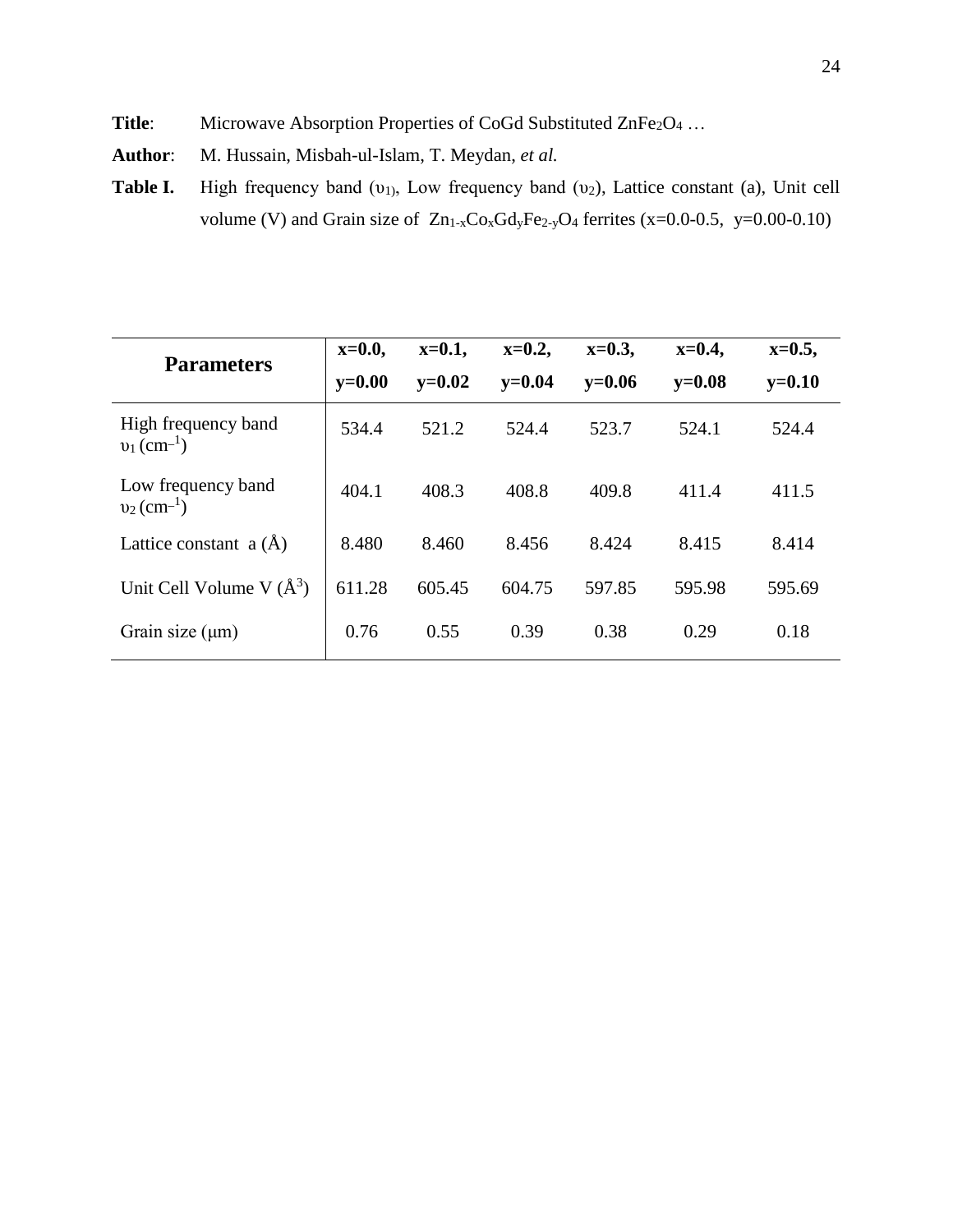- Title: Microwave Absorption Properties of CoGd Substituted ZnFe<sub>2</sub>O<sub>4</sub> ...
- **Author**: M. Hussain, Misbah-ul-Islam, T. Meydan, *et al.*
- **Table II.** Quantitative estimation of elements (weight %) for  $Zn_{1-x}Co_xGdyFe_{2-y}O_4$  ferrites  $(x=0.0-0.5, y=0.00-0.10)$  obtained from EDX analysis

| <b>Parameters</b>      | $x=0.0$ ,                | $x=0.1$ , | $x=0.2$ , | $x=0.3$ , | $x=0.4$ , | $x=0.5$ , |
|------------------------|--------------------------|-----------|-----------|-----------|-----------|-----------|
|                        | $y=0.00$                 | $y=0.02$  | $y=0.04$  | $y=0.06$  | $y=0.08$  | $y=0.10$  |
| $\text{Zn}$ (weight %) | 27.15                    | 24.26     | 21.43     | 18.64     | 15.92     | 13.19     |
| $Co$ (weight %)        | $\overline{\phantom{a}}$ | 2.44      | 4.84      | 7.22      | 9.55      | 11.89     |
| $Gd$ (weight %)        |                          | 1.31      | 2.57      | 3.86      | 5.12      | 6.35      |
| Fe (weight $%$ )       | 46.33                    | 45.62     | 44.90     | 44.17     | 43.47     | 42.76     |
| $O$ (weight %)         | 26.52                    | 26.37     | 26.26     | 26.11     | 25.94     | 25.81     |
| <b>Total</b>           | 100                      | 100       | 100       | 100       | 100       | 100       |